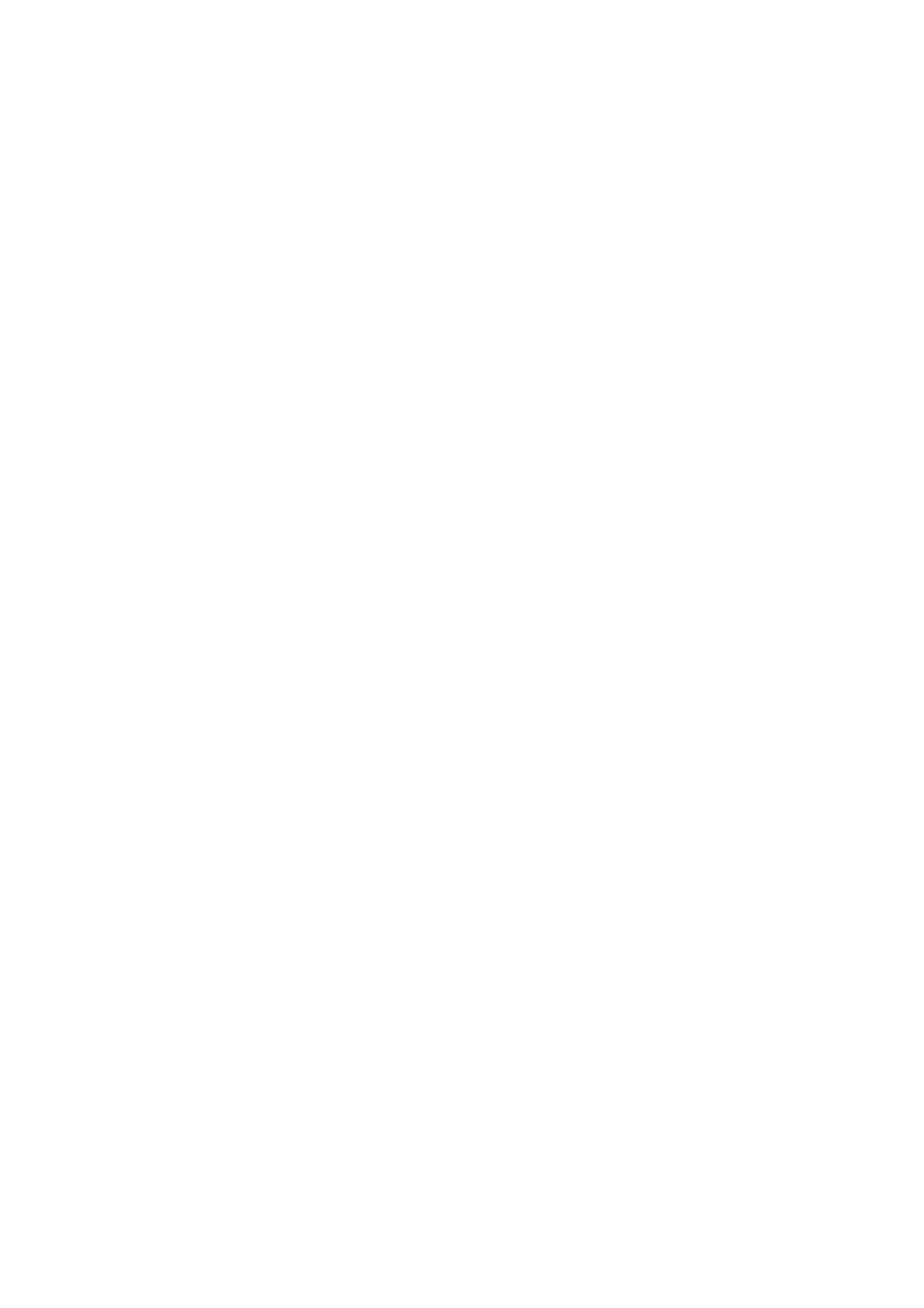# SYMMETRIES OF NULL GEOMETRY IN INDEFINITE KENMOTSU MANIFOLDS

# FORTUNÉ MASSAMBA\*

ABSTRACT. Null hypersurfaces have metrics with vanishing determinants and this degeneracy of these metrics leads to several difficulties. In this paper, null hypersurfaces of indefinite Kenmotsu space forms, tangent to the structure vector field, are studied with specific attention to locally symmetric, semi-symmetric and Ricci semi-symmetric null hypersurfaces. We show that locally symmetric and semi-symmetric null hypersurfaces are totally geodesic and parallel. These also hold for Ricci semi-symmetric null hypersurfaces, under a certain condition. We prove that, in null Einstein hypersurfaces of an indefinite Kenmotsu space form, tangent to the structure vector field, the local symmetry, semi-symmetry and Ricci semi-symmetry notions are equivalent. For totally contact umbilical null hypersurfaces, we show that there are *η*-"Weyl" connections adapted to the induced structure on the null hypersurface.

#### 1. INTRODUCTION

A semi-Riemannian manifold is *locally symmetric* if its curvature tensor *R* is parallel, i.e.  $\nabla R = 0$ , where  $\nabla$  is the Levi-Civita connection on semi-Riemannian manifold extended to act on tensors as a derivation and *R* is the corresponding curvature tensor. This class of manifolds contains one of manifolds of constant curvature. The integrability condition of  $\nabla R = 0$  is  $R \cdot R = 0$ , where again R is extended to act on tensors as a derivation. Manifolds which satisfy the latter condition are called *semi-symmetric* and have been classified by Szabó ([29] and [30], for details). A semi-Riemannian manifold is called Ricci semi-symmetric, if  $R \cdot Ric = 0$ . The set of all manifolds which are Ricci semi-symmetric contains the set of manifolds which are semi-symmetric. This means that every semi-symmetric manifold is Ricci semi-symmetric. The converse is not true in general.

We are again interested to answer the following question: "Are conditions *R ·*  $R = 0$  and  $R \cdot Ric = 0$  equivalent on null hypersurfaces of semi-Riemannian manifolds?" and also its extension to  $\nabla R = 0$ . These equivalences are not true in general. In [27], Ryan raised the following question for hypersurfaces of Euclidean spaces: Are conditions  $R \cdot R = 0$  and  $R \cdot Ric = 0$  equivalent for hypersurfaces of Euclidean spaces? However, there are many results which contributed to the solution of the above question in the affirmative under some conditions (see [6],

<sup>2000</sup> *Mathematics Subject Classification.* Primary 53C15; Secondary 53C25, 53C50.

*Key words and phrases.* Indefinite Kenmostu manifold; Null hypersurface; locally symmetric Null hypersurface; semi-symmetric Null hypersurface; Ricci semi-symmetric Null hypersurface; *η*conformal connection.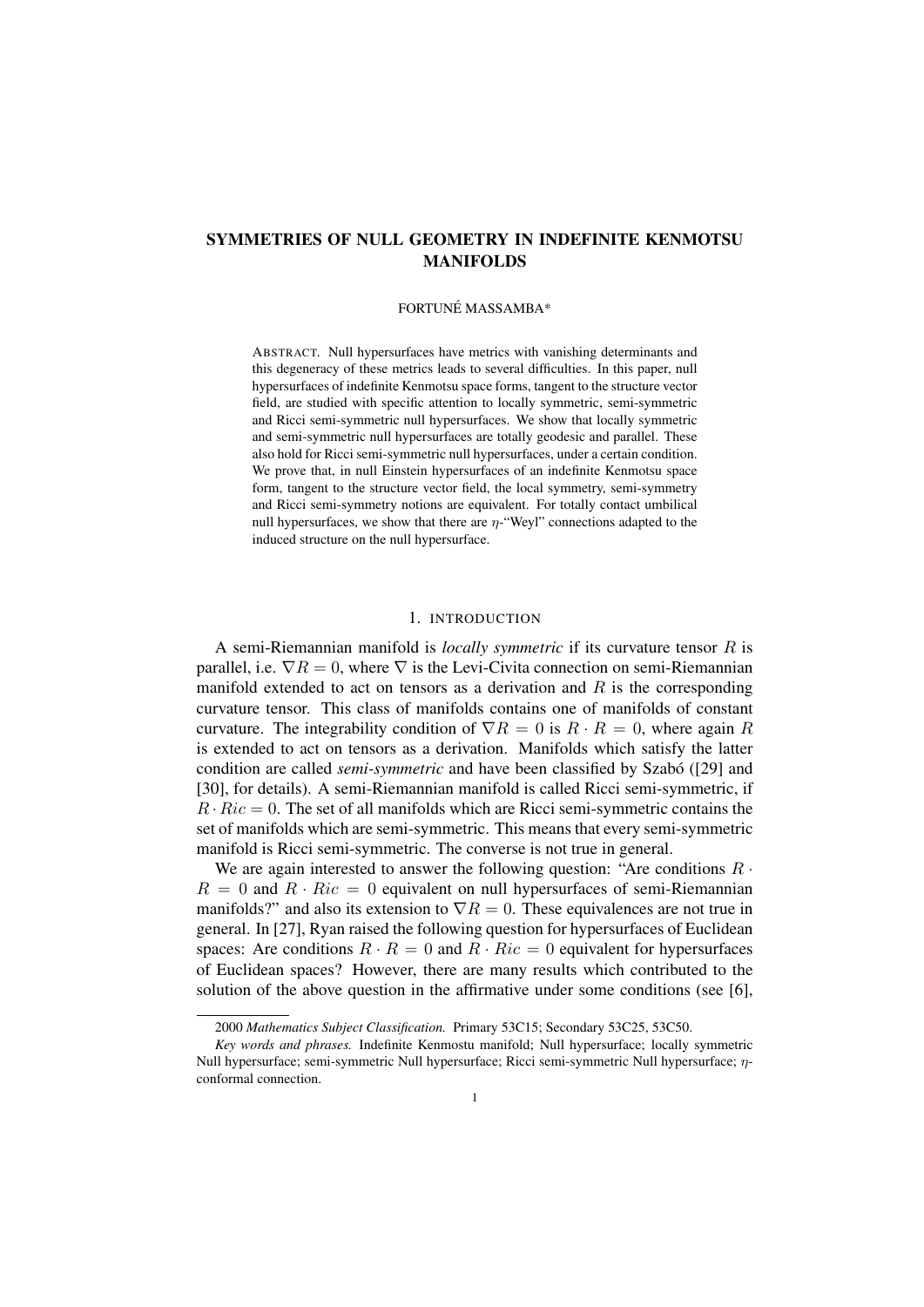[7], [26] and references therein). In [5] a survey on Ricci semi-symmetric spaces and contributions to the solution of above problem are given. In virtue of results given by Günes *et al* ([11], Theorem 3.1) and Sahin ([28], Theorem 4.2), we see that the conditions  $\nabla R = 0$  and  $R \cdot R = 0$  are equivalent for null hypersurfaces of semi-Euclidean space under conditions  $Ric(E, X) = 0$  and  $A_N E$  a vector field non-null. In [17], the authors proved that the conditions  $\nabla R = 0$ ,  $R \cdot R = 0$  and  $R \cdot Ric = 0$  are equivalent for lightlike hypersurfaces of an indefinite Sasakian space form, tangent to the structure vector field under some conditions (Theorem 8 and Theorem 12). In this paper we give an affirmative answer to the question above for Einstein null hypersurfaces of indefinite Kenmotsu space forms, tangent to the structure vector field (Theorem 4.14).

As is well known, the geometry of null (lightlike) submanifolds [3] is different because of the fact that their normal vector bundle intersects with the tangent bundle. Thus, the study becomes more difficult and strikingly different from the study of non-degenerate submanifolds. This means that one cannot use, in the usual way, the classical submanifold theory to define any induced object on a null submanifold. To deal with this anomaly, the null submanifolds were introduced and presented in a book by Duggal and Bejancu [3]. They introduced a non-degenerate screen distribution to construct a non-intersecting null transversal vector bundle of the tangent bundle. Several authors have studied null hypersurfaces of semi-Riemannian manifolds ([10] and many more references therein). Concerning the null contact geometry, some specific discussions can be found in [17], [18], [19], [20], [21], [22], [23], [24] and [25].

In the present paper, we investigate some symmetries of null hypersurfaces in indefinite Kenmotsu manifolds, tangent to the structure vector field, by particularly paying attention to the locally symmetry, semi-symmetry and Ricci semisymmetry, as well as their relationships with induced connections studied, for instance in [3], with the choice of screen distribution. By defining an *η*-Weyl connection, we remark that an induced connection cannot be an *η*-Weyl connection.

The paper is organized as follows. In Section 2, we give basic definition on indefinite Kenmotsu manifolds and null hypersurfaces of semi-Riemannian manifolds. In section 3, we give the decomposition of almost contact metrics of null hypersurfaces in indefinite Kenmotsu manifolds, tangent to the structure vector field, supported by an example. In Section 4, we consider a null hypersurface *M* of an indefinite Kenmotsu space form  $\overline{M}(c)$  and study local symmetry, semi-symmetry and Ricci semi-symmetry conditions on this hypersurface. We prove, among other results, that in an null Einstein hypersurface of an indefinite Kenmotsu space forms, tangent to the structure vector field, the mentioned three symmetries are equivalent. We also prove that local symmetry property of a screen integrable null hypersurface of an indefinite Kenmotsu space form is related with local symmetry property of leaves of its screen distribution (Theorem 4.8). Finally in Section 5, we introduce a concept of *η*-Weyl connection ( *η*-semi-conformal connection) and we give a total contact umbilicity criterion which shows that there are *η*-Weyl connections for any totally contact umbilical null hypersurfaces.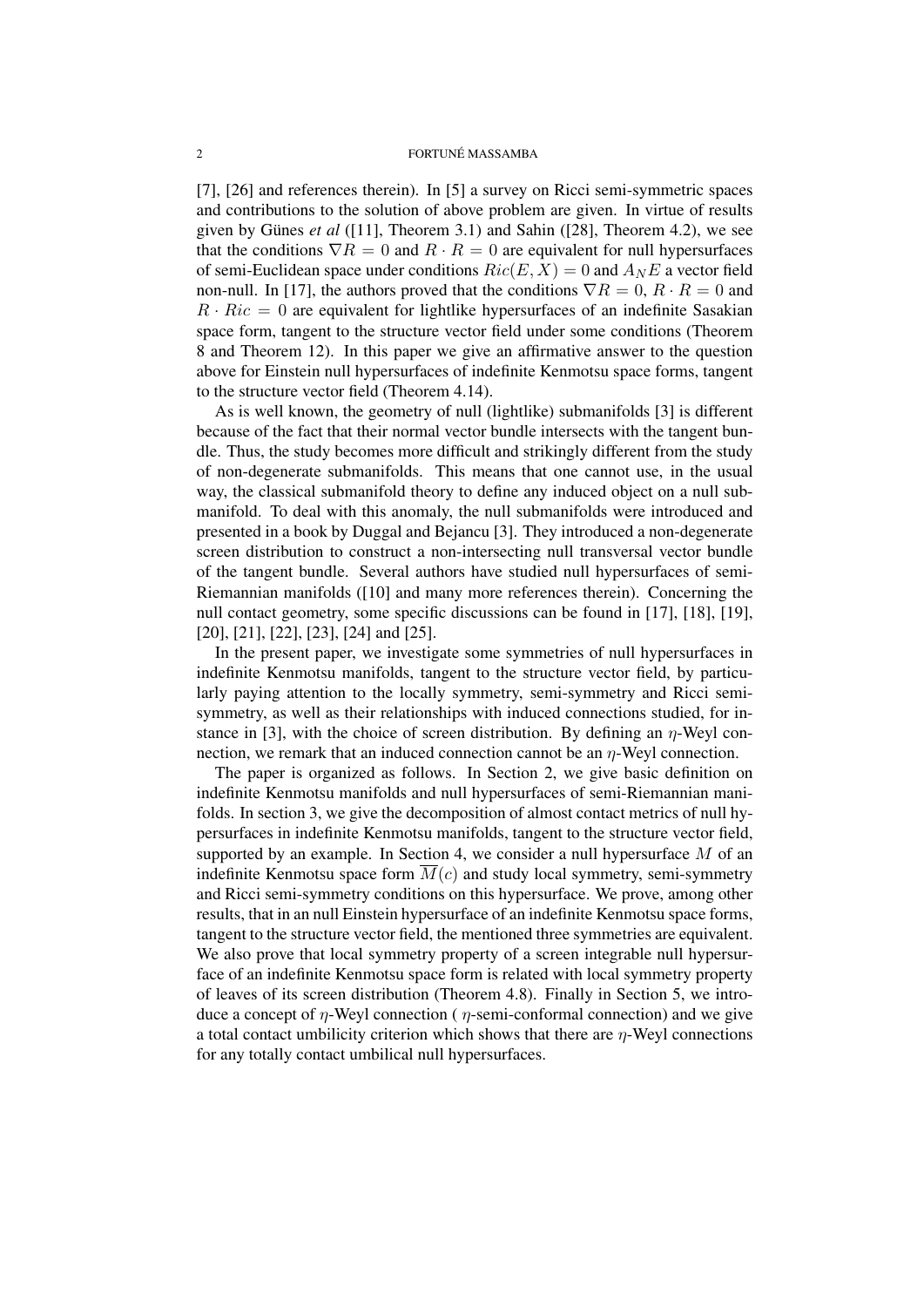#### 2. PRELIMINARIES

Let  $\overline{M}$  be a  $(2n + 1)$ -dimensional manifold endowed with an almost contact structure  $(\overline{\phi}, \xi, \eta)$ , i.e.  $\overline{\phi}$  is a tensor field of type  $(1, 1)$ ,  $\xi$  is a vector field, and  $\eta$  is a 1-form satisfying

$$
\overline{\phi}^2 = -\mathbb{I} + \eta \otimes \xi, \quad \eta(\xi) = 1, \quad \eta \circ \overline{\phi} = 0 \quad \text{and} \quad \overline{\phi}\xi = 0. \tag{2.1}
$$

Then  $(\overline{\phi}, \xi, \eta, \overline{g})$  is called an almost contact metric structure on  $\overline{M}$  if  $(\overline{\phi}, \xi, \eta)$  is an almost contact structure on  $\overline{M}$  and  $\overline{q}$  is a semi-Riemannian metric on  $\overline{M}$  such that, for any vector field  $\overline{X}$ ,  $\overline{Y}$  on  $\overline{M}$  [2]

$$
\eta(\overline{X}) = \overline{g}(\xi, \overline{X}), \quad \overline{g}(\overline{\phi}\,\overline{X}, \overline{\phi}\,\overline{Y}) = \overline{g}(\overline{X}, \overline{Y}) - \eta(\overline{X})\,\eta(\overline{Y}).\tag{2.2}
$$

If, moreover,  $(\overline{\nabla}_{\overline{X}} \overline{\phi})\overline{Y} = \overline{g}(\overline{\phi} \overline{X}, \overline{Y})\xi - \eta(\overline{Y})\overline{\phi} \overline{X}$ , where  $\overline{\nabla}$  is the Levi-Civita connection for the semi-Riemannian metric  $\overline{q}$ , we call  $\overline{M}$  an indefinite Kenmotsu manifold (see [13] for details). Here, without loss of generality, the vector field *ξ* is assumed to be spacelike, that is,  $\overline{g}(\xi, \xi) = 1$ .

A plane section  $\sigma$  in  $T_p\overline{M}$  is called a  $\overline{\phi}$ -section if it is spanned by  $\overline{X}$  and  $\overline{\phi} \overline{X}$ , where  $\overline{X}$  is a unit tangent vector field orthogonal to  $\xi$ . The sectional curvature of a  $\overline{\phi}$ -section  $\sigma$  is called a  $\overline{\phi}$ -sectional curvature. If a Kenmotsu manifold  $\overline{M}$  has constant  $\overline{\phi}$ -sectional curvature *c*, then, by virtue of the Proposition 12 in [14], the curvature tensor  $\overline{R}$  of  $\overline{M}$  is given by

$$
\overline{R}(\overline{X}, \overline{Y})\overline{Z} = \frac{c-3}{4} \{ \overline{g}(\overline{Y}, \overline{Z})\overline{X} - \overline{g}(\overline{X}, \overline{Z})\overline{Y} \} + \frac{c+1}{4} \{ \eta(\overline{X})\eta(\overline{Z})\overline{Y} - \eta(\overline{Y})\eta(\overline{Z})\overline{X} + \overline{g}(\overline{X}, \overline{Z})\eta(\overline{Y})\xi - \overline{g}(\overline{Y}, \overline{Z})\eta(\overline{X})\xi + \overline{g}(\overline{\phi}\overline{Y}, \overline{Z})\overline{\phi}\overline{X} - \overline{g}(\overline{\phi}\overline{X}, \overline{Z})\overline{\phi}\overline{Y} - 2\overline{g}(\overline{\phi}\overline{X}, \overline{Y})\overline{\phi}\overline{Z} \}, \quad \overline{X}, \overline{Y}, \overline{Z} \in \Gamma(T\overline{M}).
$$
\n(2.3)

A Kenmotsu manifold  $\overline{M}$  of constant  $\overline{\phi}$ -sectional curvature *c* will be called *Kenmotsu space form* and denoted  $\overline{M}(c)$ .

If a  $(2n + 1)$ -dimensional Kenmotsu manifold  $\overline{M}$  has a constant  $\overline{\phi}$ -sectional curvature *c*, then the Ricci tensor  $\overline{Ric}$  and the scalar curvature  $\overline{r}$  are given by [14]

$$
\overline{Ric} = \frac{1}{2} \{ n(c-3) + c + 1 \} \overline{g} - \frac{1}{2} (n+1)(c+1)\eta \otimes \eta, \qquad (2.4)
$$

$$
\overline{r} = \frac{1}{2} \{ n(2n+1)(c-3) - n(c+1) \}.
$$
 (2.5)

This means that  $\overline{M}$  is *η*-Einstein. Since  $\overline{M}$  is Kenmotsu and *η*-Einstein, by Corollary 9 in [14],  $\overline{M}$  is an Einstein one and consequently,  $c + 1 = 0$ , that is,  $c = -1$ . So, the Ricci tensor (2.4) becomes  $\overline{Ric} = -2n\overline{g}$  and the scalar curvature is given  $by \bar{r} = -2n(2n+1).$ 

Thus, *if a Kenmotsu manifold*  $\overline{M}$  *is a space form, then it is Einstein and*  $c = -1$ *.* This means that, it is a space of constant curvature *−*1, so, in the Riemannian case  $\overline{M}(c = -1)$  is locally isometric to the hyperbolic  $\mathbb{H}^{2n+1}(-1)$  and in the proper semi-Riemannian case  $\overline{M}(c = -1)$  is locally isometric to the pseudo hyperbolic space  $\mathbb{H}_s^{2n+1}(-1)$ , *s* being the index of the metric  $\overline{g}$ .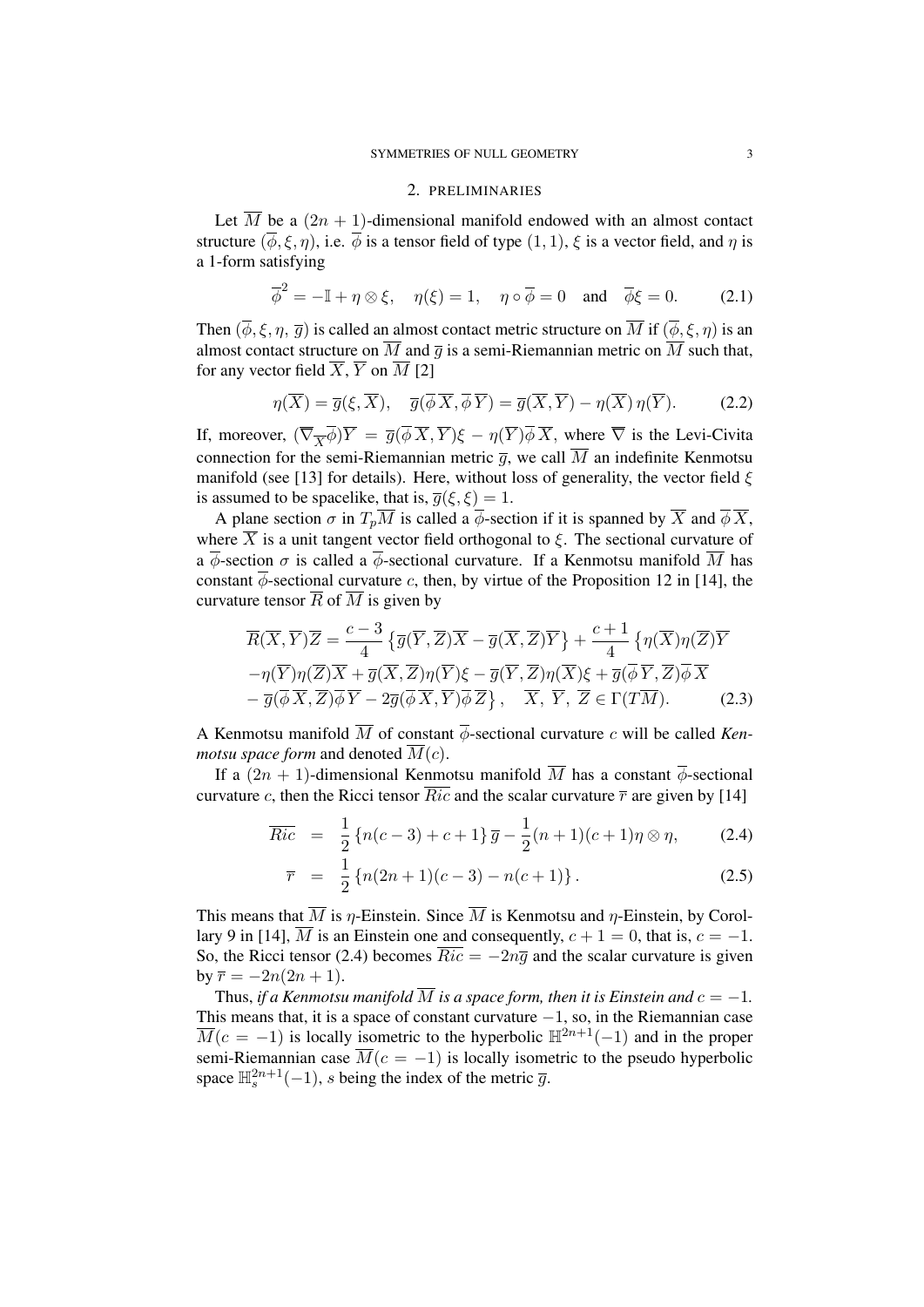Example 2.1. We consider the 7-dimensional manifold

$$
\overline{M}^7 = \{ (x_1, x_2, ..., x_7) \in \mathbb{R}^7 : x_7 > 0 \},
$$

where  $x = (x_1, x_2, ..., x_7)$  are the standard coordinates in  $\mathbb{R}^7$ . The vector fields,

$$
e_p = x_7 \frac{\partial}{\partial x_p}, \quad e_q = -x_7 \frac{\partial}{\partial x_q},
$$

for any  $p = 1, 2, 3, 4, q = 5, 6, 7$ , are linearly independent at each point of  $\overline{M}^7$ . Let  $\overline{q}$  be the semi-Riemannian metric defined by

$$
\overline{g}(e_i, e_j) = 0, \ \forall i \neq j, \ i, j = 1, 2, ..., 7,
$$
  

$$
\overline{g}(e_l, e_l) = 1, \ \forall l = 1, 2, 3, 4, 7 \quad \text{and} \quad \overline{g}(e_m, e_m) = -1, \forall m = 5, 6.
$$

Its tensor product form is given by

$$
\overline{g} = \frac{1}{(x_7)^2} \{ dx_1^2 + dx_2^2 + dx_3^2 + dx_4^2 - dx_5^2 - dx_6^2 + dx_7^2 \}.
$$

Let *η* be the 1-form defined by  $\eta(\overline{X}) = \overline{g}(\overline{X}, e_7)$ , for any  $\overline{X} \in \Gamma(T\overline{M}^7)$ . Let  $\overline{\phi}$  be the (1, 1) tensor field defined by, for any  $r = 1, 2, ..., 6$ ,  $\overline{\phi}e_{2r-1} = -e_{2r}$ ,  $\overline{\phi}e_{2r} =$ *e*<sub>2*r*−1</sub> and  $\overline{\phi}e_7 = 0$ . Then using the linearity of  $\overline{\phi}$  and  $\overline{g}$ , we have  $\overline{\phi}^2\overline{X}$  =  $-\overline{X}+\eta(\overline{X})e_7, \overline{g}(\overline{\phi}\,\overline{X},\overline{\phi}\,\overline{Y})=\overline{g}(\overline{X},\overline{Y})-\eta(\overline{X})\eta(\overline{Y})$ , for any  $\overline{X},\overline{Y}\in\Gamma(T\overline{M}^7)$ . Thus, for  $e_7 = \xi$ ,  $(\overline{\phi}, \xi, \eta, \overline{g})$  defines an almost contact metric structure on  $\overline{M}^7$ .

Let  $\overline{\nabla}$  be the Levi-Civita connection with respect to the metric  $\overline{q}$ . Then, we have  $[e_r, e_7] = e_i, \forall r = 1, 2, ..., 6$  and  $[e_r, e_s] = 0, \forall r \neq s, r, s = 1, 2, ..., 6$ . The metric connection  $\overline{\nabla}$  of the metric  $\overline{q}$  is given by

$$
2\overline{g}(\overline{\nabla}_{\overline{X}}\overline{Y}, \overline{Z}) = \overline{X}.\overline{g}(\overline{Y}, \overline{Z}) + \overline{Y}.\overline{g}(\overline{Z}, \overline{X}) - \overline{Z}.\overline{g}(\overline{X}, \overline{Y}) - \overline{g}(\overline{X}, [\overline{Y}, \overline{Z}]) - \overline{g}(\overline{Y}, [\overline{X}, \overline{Z}]) + \overline{g}(\overline{Z}, [\overline{X}, \overline{Y}]),
$$

which is known as Koszul's formula. Using this formula, the non-vanishing covariant derivatives are given by, for any  $p = 1, 2, 3, 4, m = 5, 6, r = 1, 2, 3, ..., 6$ ,  $\nabla_{e_p} e_p = -e_7$ ,  $\nabla_{e_m} e_m = e_7$ ,  $\nabla_{e_r} e_7 = e_r$ . From these relations, it follows that the manifold *M* satisfies  $(\nabla_{\overline{X}} \phi)Y = \overline{g}(\phi X, Y) - \eta(Y)\phi X$ . Hence, *M* is indefinite Kenmotsu manifold.

Let  $(\overline{M}, \overline{g})$  be a  $(2n + 1)$ -dimensional semi-Riemannian manifold with index *s*,  $0 < s < 2n + 1$  and let  $(M, g)$  be a hypersurface of  $\overline{M}$ , with  $g = \overline{g}_{|M}$ . *M* is said to be a null (lightlike) hypersurface of  $\overline{M}$  if *g* is of constant rank  $(2n - 1)$  and the orthogonal complement  $TM^{\perp}$  of tangent space  $TM$ , defined as

$$
TM^{\perp} = \bigcup_{x \in M} \left\{ Y_x \in T_x \overline{M} : \overline{g}_x(X_x, Y_x) = 0, \ \forall \, X_x \in T_x M \right\}, \tag{2.6}
$$

is a distribution of rank 1 on *M* [3]:  $TM^{\perp} \subset TM$  and then coincides with the radical distribution Rad  $TM = TM \cap TM^{\perp}$ . A complementary bundle of  $TM^{\perp}$ in *TM* is a rank (2*n −* 1) non-degenerate distribution over *M*. It is called a *screen distribution* and is often denoted by  $S(TM)$ . Existence of  $S(TM)$  is secured provided *M* is paracompact. However, in general, *S*(*TM*) is not canonical (thus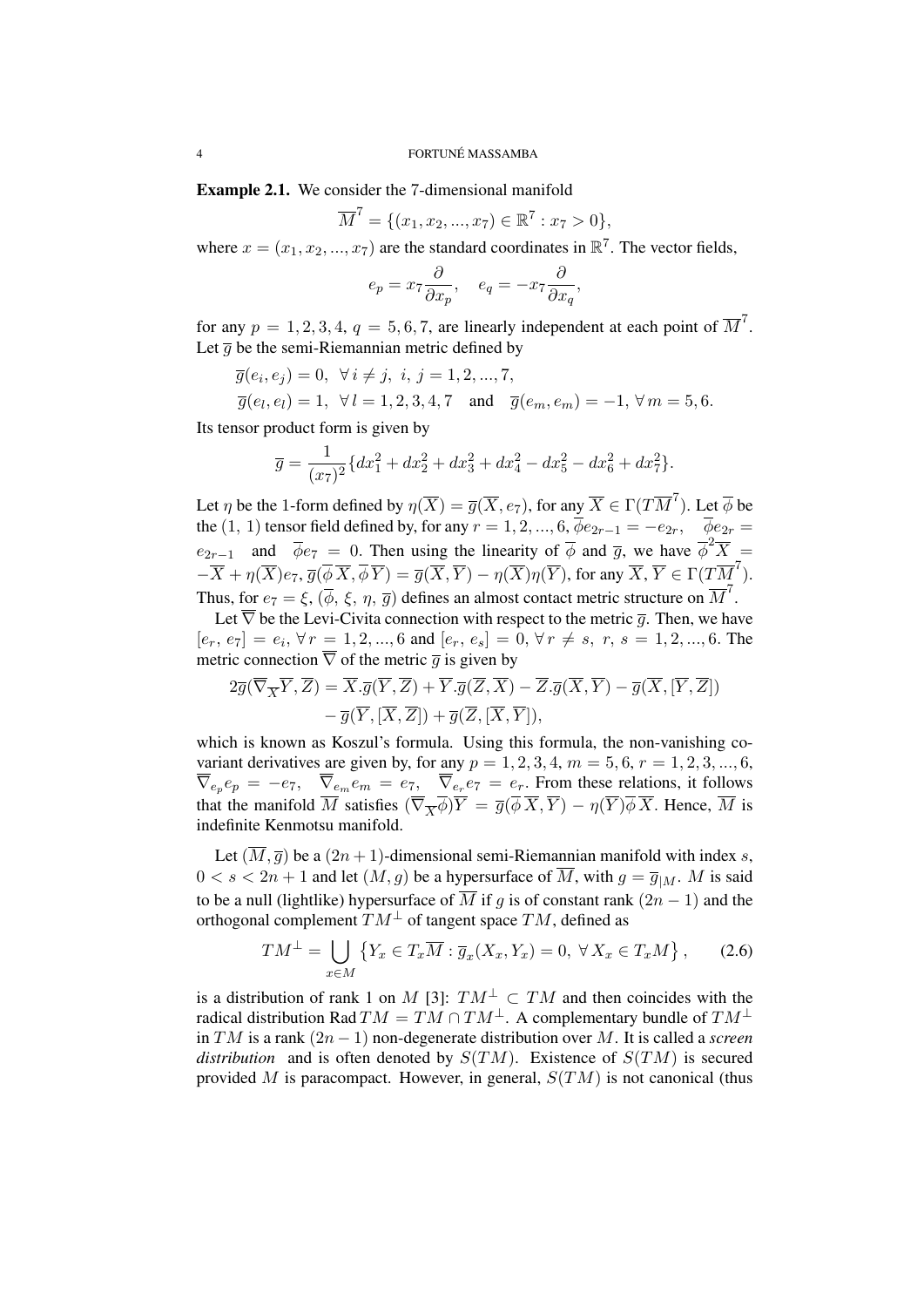it is not unique) and the null geometry depends on its choice but it is canonically isomorphic to the vector bundle *TM/*Rad *TM* [16].

A lightlike hypersurface endowed with a specific screen distribution is denoted by the triple  $(M, q, S(TM))$ . As  $TM^{\perp}$  lies in the tangent bundle, the following result has an important role in studying the geometry of a null hypersurface.

**Theorem 2.2.** [3] *Let*  $(M, g, S(TM))$  *be a lightlike hypersurface of*  $(\overline{M}, \overline{g})$ *. Then, there exists a unique vector bundle N*(*TM*) *of rank 1 over M such that for any non-zero section*  $E$  *of*  $TM^{\perp}$  *on a coordinate neighborhood*  $\mathcal{U} \subset M$ *, there exists a unique section N of N*(*TM*) *on U satisfying*

$$
\overline{g}(N,E) = 1 \quad \text{and} \quad \overline{g}(N,N) = \overline{g}(N,W) = 0, \quad \forall W \in \Gamma(S(TM)|_{\mathcal{U}}). \tag{2.7}
$$

Throughout the paper, all manifolds are supposed to be paracompact and smooth. We denote by *⊥* and *⊕* the orthogonal and nonorthogonal direct sum of two vector bundles. By Theorem 2.2 we may write down the following decompositions

$$
TM = S(TM) \perp TM^{\perp}, \tag{2.8}
$$

$$
T\overline{M} = TM \oplus N(TM) = S(TM) \perp (TM^{\perp} \oplus N(TM)). \tag{2.9}
$$

Let  $\overline{\nabla}$  be the Levi-Civita connection on  $(\overline{M}, \overline{g})$ , then by using decomposition of (2.9) and considering a normalizing pair *{E, N}* as in Theorem 2.2, we have the Gauss and Weingarten formulae in the form,

$$
\overline{\nabla}_X Y = \nabla_X Y + h(X, Y) \tag{2.10}
$$

and 
$$
\overline{\nabla}_X V = -A_V X + \nabla_X^{\perp} V,
$$
 (2.11)

for any  $X, Y \in \Gamma(TM|_{\mathcal{U}})$ ,  $V \in \Gamma(N(TM))$ , where  $\nabla_X Y, A_V X \in \Gamma(TM)$  and  $h(X, Y)$ ,  $\nabla_X^{\perp} V \in \Gamma(N(TM))$ .  $\nabla$  is an induced symmetric linear connection on *M*,  $\nabla^{\perp}$  is a linear connection on the vector bundle *N*(*TM*), *h* is a Γ(*N*(*TM*))valued symmetric bilinear form and  $A_V$  is the shape operator of  $M$  concerning *V* .

Equivalently, consider a normalizing pair  ${E, N}$  as in Theorem 2.2. Then (2.10) takes the following form,

$$
\overline{\nabla}_X Y = \nabla_X Y + B(X, Y) N \tag{2.12}
$$

and 
$$
\overline{\nabla}_X N = -A_N X + \tau(X)N,
$$
 (2.13)

where *B*,  $A_N$ ,  $\tau$  and  $\nabla$  are called the local second fundamental form, the local shape operator, the transversal differential 1-form and the induced linear torsionfree connection, respectively, on  $TM|_{\mathcal{U}}$ .

It is important to mention that the second fundamental form *B* of *M* is independent of the choice of screen distribution and  $B(\cdot, E) = 0$ . In fact, from (2.12), we obtain, for any *X*,  $Y \in \Gamma(TM|\mathcal{U})$ ,  $B(X, Y) = \overline{g}(\overline{\nabla}_X Y, E)$  and

$$
\tau(X) = \overline{g}(\nabla_X^{\perp} N, E). \tag{2.14}
$$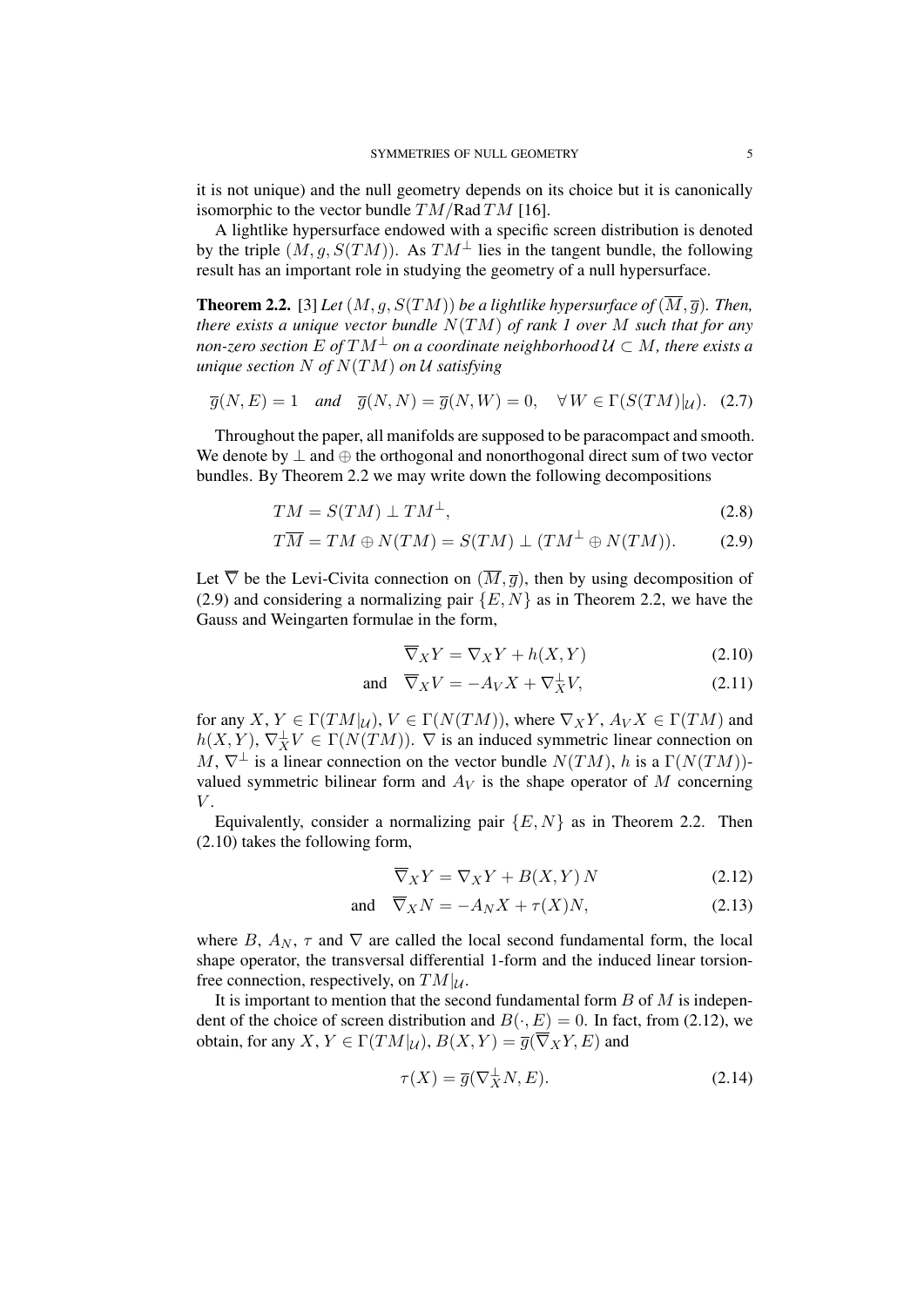Let *P* be the projection morphism of *TM* on *S*(*TM*) with respect to the orthogonal decomposition of *TM*. We have,

$$
\nabla_X PY = \nabla_X^* PY + C(X, PY)E,\tag{2.15}
$$

and 
$$
\nabla_X E = -A_E^* X - \tau(X) E, \qquad (2.16)
$$

for any  $X, Y \in \Gamma(TM|\mu)$ ,  $E \in \Gamma(TM^{\perp})$ , where  $\nabla_X^* PY$  and  $A_E^* X$  belong to  $\Gamma(S(TM))$ . *C*,  $A_E^*$  and  $\nabla^*$  are called the local second fundamental form, the local shape operator and the induced linear metric connection, respectively, on *S*(*TM*). The induced linear connection *∇* is not a metric connection and we have

$$
(\nabla_X g)(Y,Z) = B(X,Y)\theta(Z) + B(X,Z)\theta(Y),\tag{2.17}
$$

where  $\theta$  is a differential 1-form locally defined on *M* by

$$
\theta(\cdot) := \overline{g}(N, \cdot). \tag{2.18}
$$

The local second fundamental forms *B* and *C*, respectively, of *M* and on *S*(*TM*) are related to their shape operators by

$$
g(A_E^* X, PY) = B(X, PY), \ g(A_E^* X, N) = 0,
$$
\n(2.19)

$$
g(A_N X, PY) = C(X, PY), g(A_N X, N) = 0.
$$
 (2.20)

Denote by  $\overline{R}$  and  $R$  the Riemann curvature tensors of  $\overline{M}$  and  $M$ , respectively. From Gauss-Codazzi equations, we have, for any *X*, *Y*, *Z*  $\in \Gamma(TM_{\vert U})$ ,

$$
R(X,Y)Z = R(X,Y)Z + B(X,Z)A_NY - B(Y,Z)A_NX + \{(\nabla_X B)(Y,Z) - (\nabla_Y B)(X,Z) + \tau(X)B(Y,Z) - \tau(Y)B(X,Z)\}N, \tag{2.21}
$$

$$
\overline{g}(\overline{R}(X,Y)Z,N) = \overline{g}(R(X,Y)Z,N),
$$
\n(2.22)

$$
\overline{g}(\overline{R}(X,Y)PZ,N) = \nabla_X C)(Y,PZ) - (\nabla_Y C)(X,PZ) + \tau(Y)C(X,PZ) \n- \tau(X)C(Y,PZ),
$$
\n(2.23)

$$
\overline{g}(\overline{R}(X,Y)E,N) = C(Y, \stackrel{*}{A}_{\xi} X) - C(X, \stackrel{*}{A}_{\xi} Y) - 2d\tau(X,Y). \tag{2.24}
$$

## 3. NULL HYPERSURFACES OF INDEFINITE KENMOTSU MANIFOLDS

Let  $(\overline{M}, \overline{\phi}, \xi, \eta, \overline{g})$  be an indefinite Kenmotsu manifold and  $(M, g)$  be a null hypersurface of  $(\overline{M}, \overline{g})$ , *tangent to the structure vector field*  $\xi$  ( $\xi \in TM$ ).

If *E* is a local section of  $TM^{\perp}$ , it is easy to check that  $\overline{\phi}E \neq 0$  and  $\overline{g}(\overline{\phi}E, E)$  = 0, then  $\overline{\phi}E$  is tangent to M. Thus  $\overline{\phi}(TM^{\perp})$  is a distribution on M of rank 1 such that  $\overline{\phi}(TM^{\perp}) \cap TM^{\perp} = \{0\}$ . In fact, if  $\overline{\phi}(TM^{\perp}) \cap TM^{\perp} \neq \{0\}$ , there exists a non-zero smooth real valued function *f* such that  $\overline{\phi}E = \mu E$ . Applying  $\overline{\phi}$  to this and using (2.1), we obtain  $(\mu^2 + 1)E = 0$ , which implies  $\mu^2 + 1 = 0$ . It is an impossible case for real submanifold *M*. Therefore, we have  $\phi(TM^{\perp}) \cap$  $TM^{\perp} = \{0\}$ . This enables us to choose a screen distribution  $S(TM)$  such that it contains  $\phi(TM^{\perp})$  as a vector subbundle. If we consider a local section *N* of  $N(TM)$ , we have  $\overline{\phi} N \neq 0$ . Since  $\overline{g}(\overline{\phi} N, E) = -\overline{g}(N, \overline{\phi} E) = 0$ , we deduce that  $\overline{\phi} E$  belongs to  $S(TM)$  and  $\overline{\phi} N$  is also tangent to M. At the same time, since  $\overline{g}(\overline{\phi} N, N) = 0$ , we see that the component of  $\overline{\phi} N$ , with respect to *E*, vanishes.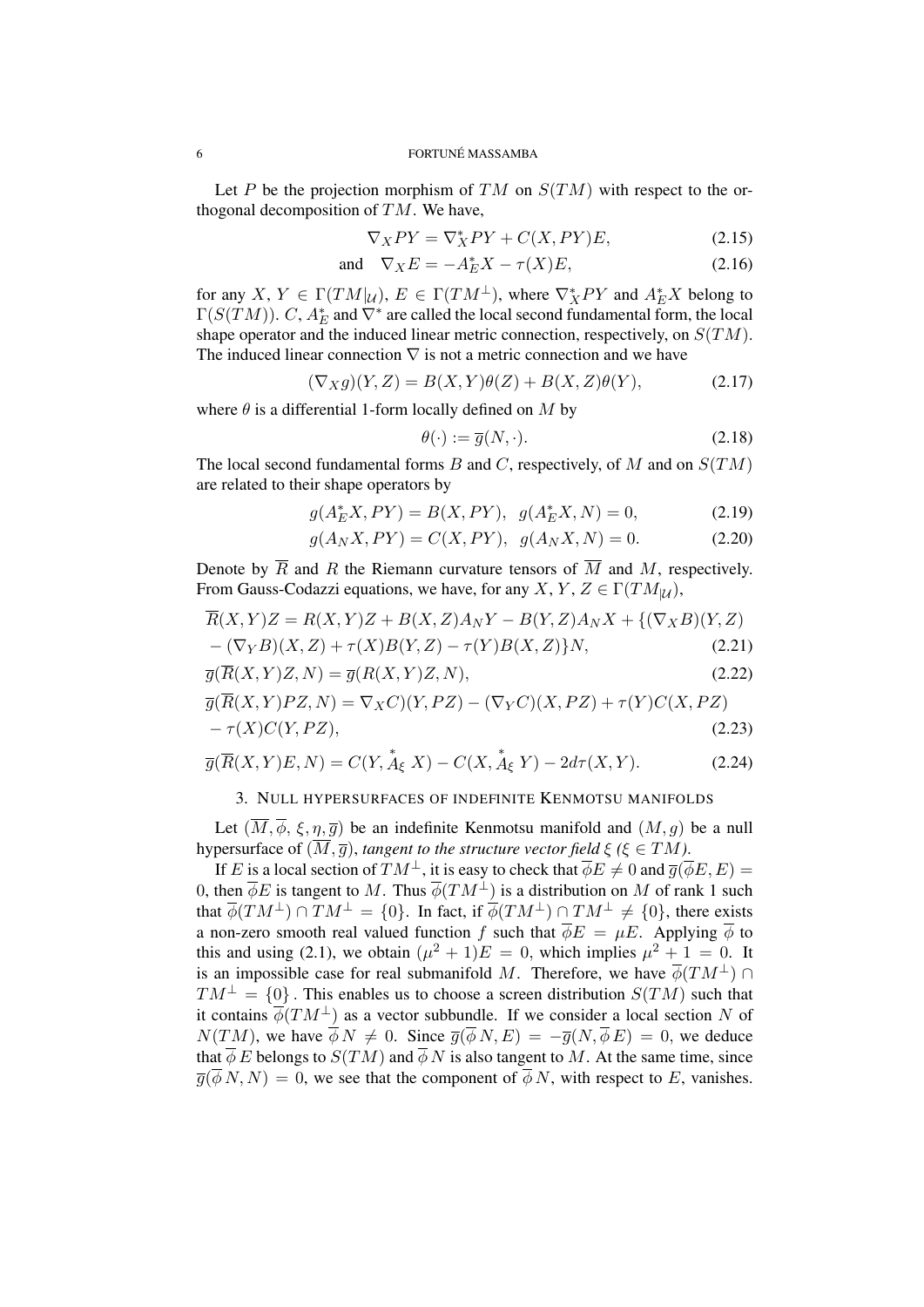Thus  $\overline{\phi} N \in \Gamma(S(TM))$ , that is,  $\overline{\phi}(N(TM))$  is also a vector subbundle of  $S(TM)$ of rank 1. We have

Lemma 3.1. *Let* (*M, g, S*(*TM*)) *be a null hypersurface of an indefinite Kenmotsu manifold*  $(\overline{M}, \overline{q})$ *. Then, the distributions*  $\phi(TM^{\perp})$  *and*  $\phi(N(TM))$  *are vector subbundles of S*(*TM*) *of rank* 1*.*

From (2.1), we have  $\overline{q}(\overline{\phi} N, \overline{\phi} E) = 1$ . Therefore,  $\overline{\phi}(TM^{\perp}) \oplus \overline{\phi}(N(TM))$  is a non-degenerate vector subbundle of *S*(*TM*) of rank 2.

If *M* is tangent to the structure vector field *ξ*, we may choose *S*(*TM*) so that *ξ* belongs to *S*(*TM*). Using this, and since  $\overline{g}(\overline{\phi}E,\xi) = \overline{g}(\overline{\phi}N,\xi) = 0$ , there exists a non-degenerate distribution  $D_0$  of rank  $2n - 4$  on  $M$  such that

$$
S(TM) = \left\{ \overline{\phi}(TM^{\perp}) \oplus \overline{\phi}(N(TM)) \right\} \perp D_0 \perp \lt \xi \gt,
$$
 (3.1)

where  $\langle \xi \rangle$  is the distribution spanned by  $\xi$ . The distribution  $D_0$  is invariant under  $\overline{\phi}$ , i.e.  $\overline{\phi}(D_0) = D_0$ . Moreover, from (2.8) and (3.1) we obtain the decompositions

$$
TM = \left\{ \overline{\phi}(TM^{\perp}) \oplus \overline{\phi}(N(TM)) \right\} \perp D_0 \perp \lt \xi \gt \perp TM^{\perp}, \tag{3.2}
$$

$$
T\overline{M} = \left\{ \overline{\phi}(TM^{\perp}) \oplus \overline{\phi}(N(TM)) \right\} \perp D_0 \perp \lt \xi \gt \perp (TM^{\perp} \oplus N(TM)). \tag{3.3}
$$

**Example 3.2.** Let *M* be a hypersurface of  $(\overline{M}^7, \overline{\phi}, \xi, \eta, \overline{g})$ , indefinite Kenmotsu manifold defined in the Example 2.1, given by

$$
x_5 = \sqrt{2}(x_2 + x_3),
$$

where  $(x_1, x_2, ..., x_7)$  is a local coordinate system for  $\mathbb{R}^7$ . Thus, the tangent space *TM* is spanned by  ${U_i}_{1 \le i \le 6}$ , where  $U_1 = e_1, U_2 = e_2 - e_3, U_3 = \frac{1}{\sqrt{3}}$ 2 (*e*<sup>2</sup> +*e*3)*−*  $e_5$ ,  $U_4 = e_4$ ,  $U_5 = e_6$ ,  $U_6 = \xi$  and the 1-dimensional distribution  $TM^{\perp}$  of rank 1 is spanned by *E*, where  $E = \frac{1}{\sqrt{2}}$  $\frac{1}{2}$  (*e*<sub>2</sub> + *e*<sub>3</sub>) − *e*<sub>5</sub>. It follows that  $TM^{\perp}$  ⊂  $TM$ . Then *M* is a 6-dimensional null hypersurface of  $\overline{M}^7$ . Also, the transversal bundle  $N(TM)$  is spanned by  $N = \frac{1}{2}$  $\frac{1}{2} \left\{ \frac{1}{\sqrt{2}} \right\}$  $\frac{1}{2}(e_2+e_3)+e_5$ . On the other hand, by using the almost contact structure of  $\overline{M}^7$  and also by taking into account the decomposition (3.1), the distribution  $D_0$  is spanned by  $\{F, \overline{\phi}F\}$ , where  $F = U_2$ ,  $\overline{\phi}F = \overline{U_1} + U_4$ and the distributions  $\langle \xi \rangle$ ,  $\phi(TM^{\perp})$  and  $\phi(N(TM))$  are spanned, respectively, by *ξ*, *φE* = *<sup>√</sup>* 1  $\frac{1}{2}(U_1 - U_4) + U_5$  and  $\overline{\phi}N = \frac{1}{2}$  $\frac{1}{2} \left\{ \frac{1}{\sqrt{2}} \right\}$ 2 (*U*<sup>1</sup> *− U*4) *− U*5*}*. Hence, *M* is a null hypersurface of  $\overline{M}^7$ .

Now, we consider the distributions on  $M$ ,  $D := TM^{\perp} \perp \phi(TM^{\perp}) \perp D_0$ ,  $D' := \phi(N(TM))$ . Then, *D* is invariant under  $\phi$  and

$$
TM = (D \oplus D') \perp \langle \xi \rangle. \tag{3.4}
$$

Let us consider the local null vector fields  $U := -\overline{\phi}N$ ,  $V := -\overline{\phi}E$ . Then, from (3.4), any  $X \in \Gamma(TM)$  is written as  $X = RX + QX + \eta(X)\xi$ ,  $QX = u(X)U$ , where *R* and *Q* are the projection morphisms of  $TM$  into *D* and *D'*, respectively,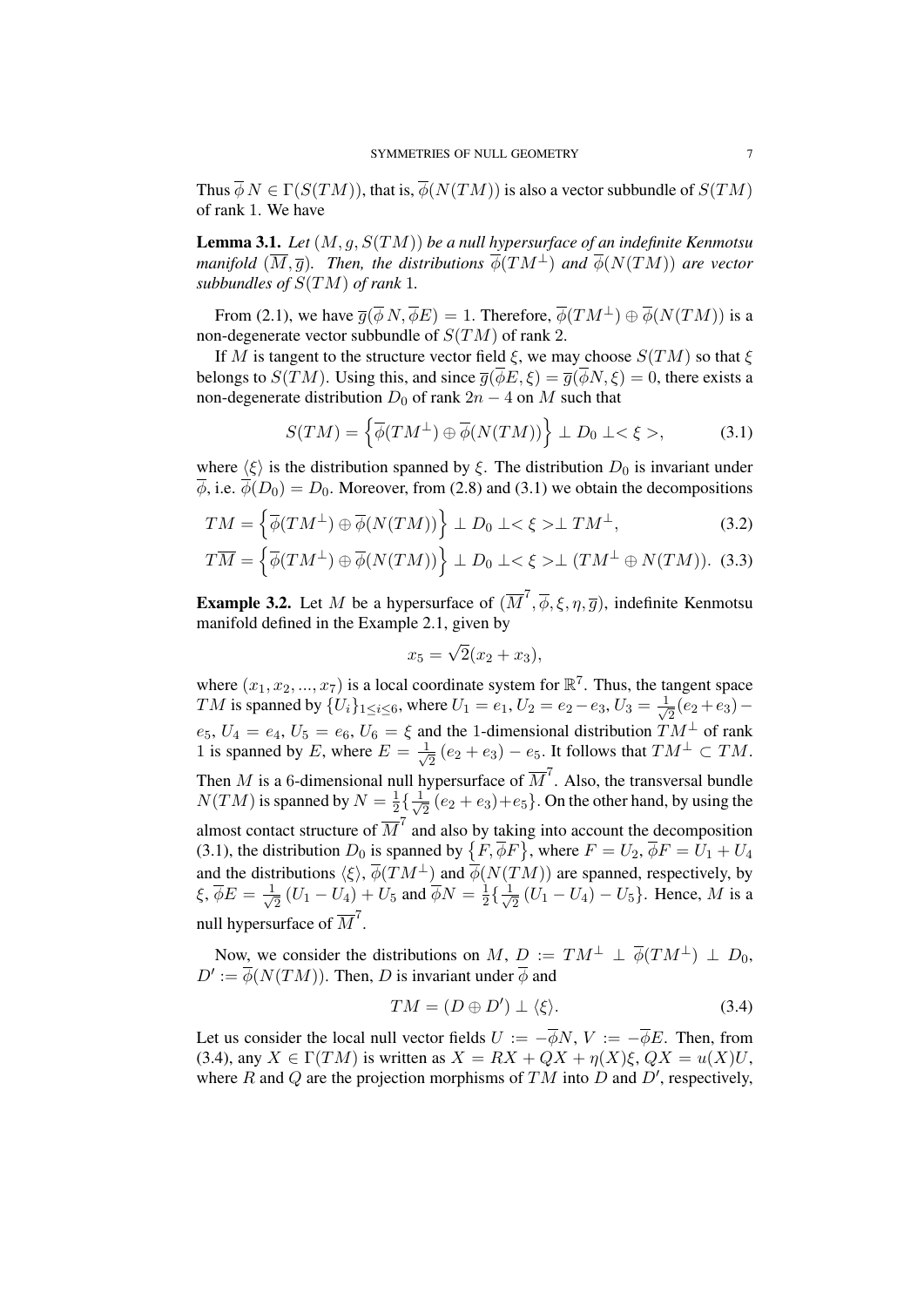and *u* is a differential 1-form locally defined on *M* by  $u(X) := g(V, X)$ ,  $\forall X \in$  $\Gamma(TM)$ . Applying  $\overline{\phi}$  to X and (2.1), one obtains

$$
\phi X = \phi X + u(X) N, \tag{3.5}
$$

where  $\phi$  is a tensor field of type  $(1, 1)$  defined on *M* by  $\phi X := \overline{\phi} R X$ . In addition, we obtain,  $\phi^2 X = -X + \eta(X)\xi + u(X)U$  and  $\nabla_X \xi = X - \eta(X)\xi$ . Using (2.1), we derive  $g(\phi X, \phi Y) = g(X, Y) - \eta(X)\eta(Y) - u(Y)v(X) - u(X)v(Y)$ , where *v* is a differential 1-form locally defined on *M* by  $v(\cdot) = g(U, \cdot)$ . We have the following identities, for any  $X \in \Gamma(TM)$ ,  $\nabla_X \xi = X - \eta(X)\xi$  and

$$
B(X,\xi) = 0,\t(3.6)
$$

$$
C(X,\xi) = \theta(X),\tag{3.7}
$$

$$
B(X, U) = C(X, V). \tag{3.8}
$$

A section  $X \in \Gamma(TM)$  is said to be an *η*-conformal Killing vector field if

$$
L_X g = \Omega(g - \eta \otimes \eta), \tag{3.9}
$$

where  $\Omega$  is a smooth function on  $\mathcal{U} \subset M$ .

Lemma 3.3. *Let M be a null hypersurface of an indefinite Kenmotsu manifold*  $\overline{M}$  with  $\xi \in TM$ . Then  $\xi$  is an *η*-conformal Killing vector field on M, that is,  $L_{\xi}g = \Omega(g - \eta \otimes \eta)$ *, with*  $\Omega = 2$ *.* 

*Proof.* The proof follows by direct calculation.

Although the use of a non-degenerate screen distribution  $S(TM)$  has been helpful in defining induced objects on the null spaces, because of the degenerate metric, *S*(*TM*) is not unique. Therefore, a lot of induced geometric objects depend on the choice of a screen, which creates a problem. For this reason, it is desirable to look for a unique or canonical screen distribution so that the induced objects on *M* are well-defined. To clarify this point, we first present a brief review of the dependence on the choice of a screen distribution.

By Theorem 2.2 and relation (2.8), we say that there exists a quasi-orthonormal basis of  $\overline{M}$  along  $M$ , given by

$$
\{E, N, W_i\}, \quad i \in \{1, ..., 2n - 1\},\tag{3.10}
$$

where  ${E}$ ,  ${N}$  and  ${W_i}$  are the null basis of  $TM^{\perp}$ ,  $N(TM)$  and the orthonormal basis of *S*(*TM*), respectively. Consider two quasi-orthonormal frames fields  $\{E, N, W_i\}$  and  $\{E, N', W'_i\}$  induced on  $U \subset M$  by  $\{S(TM), N(TM)\}$  and  $\{S(TM)'$ ,  $N(TM)'$ }, respectively for the same *E*. Using (2.7) and (2.9), we obtain

$$
W'_{i} = \sum_{j=1}^{2n-1} W_{i}^{j} (W_{j} - \epsilon_{j} \mathbf{f}_{j} E), \qquad (3.11)
$$

$$
N' = N + \mathbf{f}E + \sum_{i=1}^{2n-1} \mathbf{f}_i W_i,
$$
 (3.12)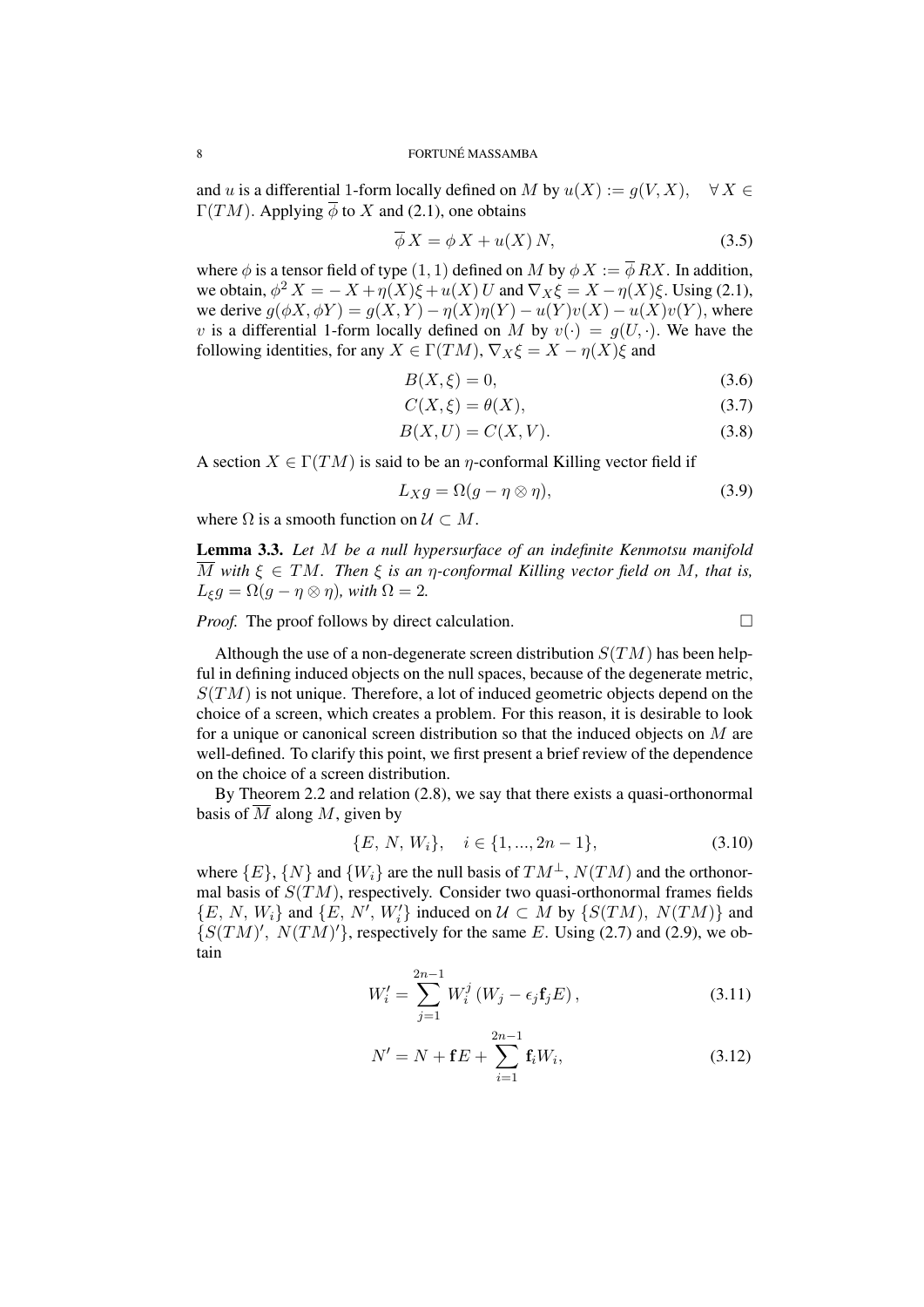where  $\epsilon_i$  are signature of the orthonormal basis  $\{W_i\}$  and  $W_i^j$  $f_i^j$ , **f** and **f**<sub>*i*</sub> are smooth functions on  $\mathcal U$  such that  $\{W_i^j\}$  $\binom{7}{i}$  are  $(2n-1) \times (2n-1)$  semi-orthogonal matrices. Computing  $\overline{g}(N', N') = 0$  by (2.7) and  $\overline{g}(W_i, W_i) = 1$  we get

$$
2\mathbf{f} + \sum_{i=1}^{2n-1} \epsilon_i(\mathbf{f}_i)^2 = 0.
$$

Using this in the second relation of the above two equations, we have

$$
W'_{i} = \sum_{j=1}^{2n-1} W_{i}^{j} (W_{j} - \epsilon_{j} \mathbf{f}_{j} E), \qquad (3.13)
$$

$$
N' = N - \frac{1}{2} \left\{ \sum_{i=1}^{2n-1} \epsilon_i(\mathbf{f}_i)^2 \right\} E + \sum_{i=1}^{2n-1} \mathbf{f}_i W_i.
$$
 (3.14)

The above two relations are used to investigate the transformation of the induced objects when one changes the pair  ${S(TM), N(TM)}$  with respect to a change in the basis. Using (2.12) for both screens we have

$$
B(X,Y) = \overline{g}(\overline{\nabla}_X Y, E) = B'(X,Y), \quad \forall X, Y \in \Gamma(TM|_{\mathcal{U}}). \tag{3.15}
$$

Thus,  $B = B'$  on  $\mathcal{U}$ . Take  $\overline{E} = \alpha E$ , for some positive smooth function  $\alpha$  on M. Then, it follows that  $\overline{N} = (1/\alpha)N$ . From (2.12) and (2.13), the associated local fundamental form  $\overline{B}$  and 1-form  $\overline{\tau}$  are related to *B* and  $\tau$ , respectively, by

$$
\overline{B} = \alpha B, \tag{3.16}
$$

$$
\tau(X) = \overline{\tau}(X) + X(\ln \alpha), \tag{3.17}
$$

for any  $X \in \Gamma(TM|\mathcal{U})$ , which proves that *B* and  $\tau$  depend on the section *E* on *U*. Finally, taking the exterior derivative *d* on both sides of (3.17) we get  $d\tau = d\overline{\tau}$  on *U*, that is,  $d\tau$  is independent of the section *E*.

Define the Ricci tensor  $\overline{Ric}$  of  $\overline{M}$  and induced Ricci type tensor  $R^{(0,2)}$  of M. respectively, as

$$
\overline{Ric}(\overline{X}, \overline{Y}) = \text{trace}(\overline{Z} \longrightarrow \overline{R}(\overline{Z}, \overline{X})\overline{Y}), \forall \overline{X}, \overline{Y} \in \Gamma(TM), \tag{3.18}
$$

$$
R^{(0,2)}(X,Y) = \text{trace}(Z \longrightarrow R(Z,X)Y), \forall X, Y \in \Gamma(TM). \tag{3.19}
$$

Since the induced connection *∇* on *M* is not a Levi-Civita connection, in general,  $R^{(0,2)}$  is not symmetric. Therefore, in general, it is just a tensor quantity and has no geometric or physical meaning similar to the symmetric Ricci tensor of  $\overline{M}$ .

Let consider a local quasi-orthogonal frame field  $\{X_0, N, X_i\}_{i=1,\dots,2n-1}$  on  $\overline{M}$ where  $\{X_0, X_i\}$  is a local frame field on *M* with respect to the decomposition (3.3) with *N*, the unique section of transversal bundle  $N(TM)$  satisfying (2.7), and  $E = X_0$ . It is easy to obtain from (3.19) the following local expression for the Ricci tensor

$$
R^{(0,2)}(X,Y) = g^{ij}g(R(X_i,X)Y,X_j) + g(R(X_0,X)Y,N). \tag{3.20}
$$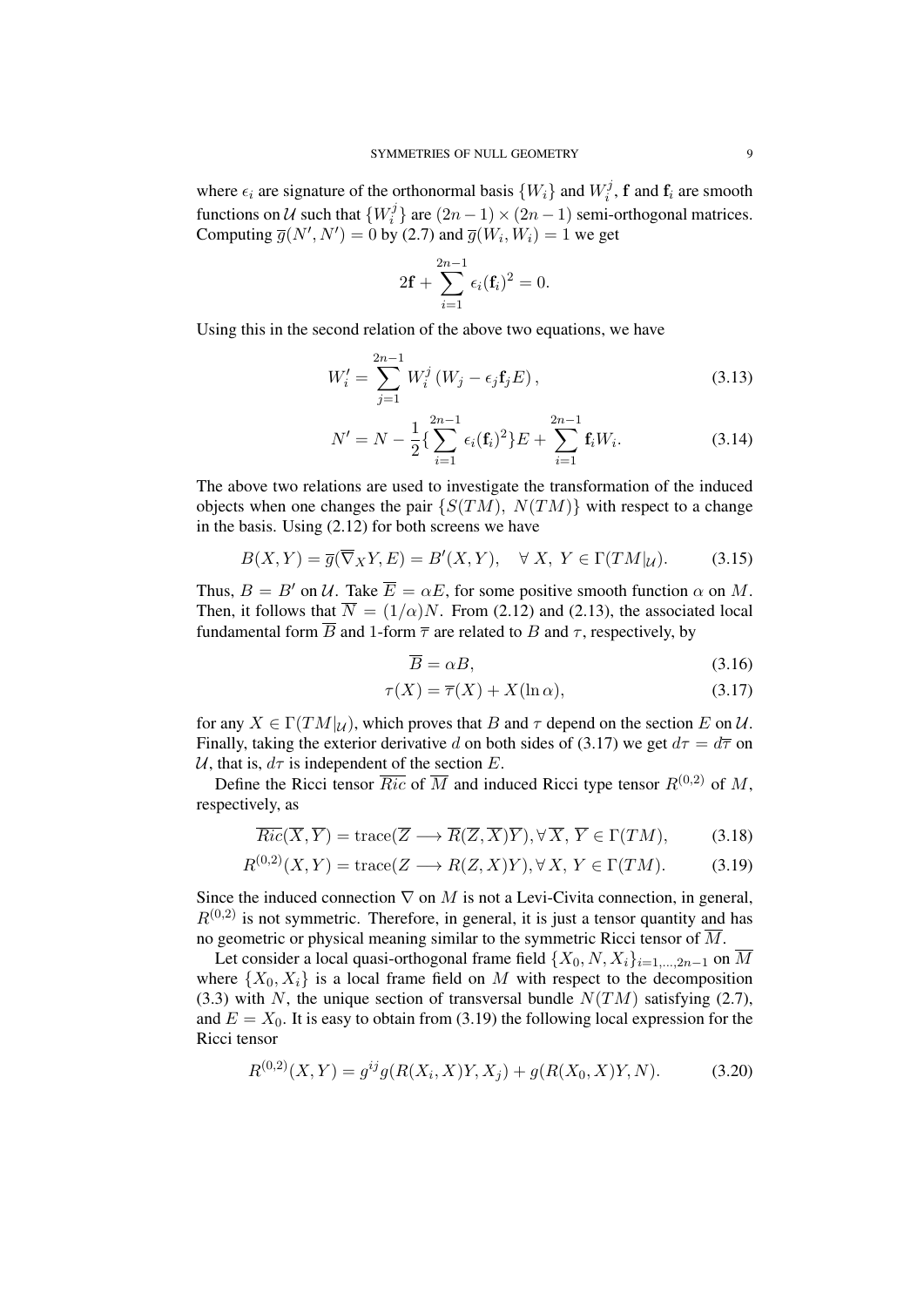From this we obtain

$$
R^{(0,2)}(X,Y) - R^{(0,2)}(Y,X) = g^{ij} \{ C(Y,X_j)B(X,X_i) - C(X,X_j)B(Y,X_i) \} - \overline{g}(\overline{R}(X,Y)X_0,N). \tag{3.21}
$$

Put 
$$
R_{ls}^{(0,2)} := R^{(0,2)}(X_s, X_l)
$$
 and  $R_{0k}^{(0,2)} := R^{(0,2)}(X_k, X_0)$ . Using the frame field  $\{X_0, N, X_i\}$  and replacing X and Y by  $X_s$  and  $X_l$  respectively, a direct calculation gives locally

$$
R_{ls}^{(0,2)} - R_{sl}^{(0,2)} = A_s^i B_{il} - A_l^i B_{is} + \overline{R}_{0ls}^0 = 2d\tau(X_l, X_s)
$$
 (3.22)

and 
$$
R_{0k}^{(0,2)} - R_{k0}^{(0,2)} = -A_0^i B_{ik} + \overline{R}_{00k}^0 = 2d\tau(X_0, X_k),
$$
 (3.23)

where  $\overline{R}_{ijk}^0 = \overline{g}(\overline{R}(X_k, X_j)X_i, N)$ . The Gauss-Codazzi equations are expressed locally by using coefficients of  $\nabla$  and local components of *h*,  $A_N$  and  $\tau$  and they are given by ([3])

$$
\overline{R}_{00s}^{0} = A_0^i B_{is} + 2d\tau(X_0, X_s), \tag{3.24}
$$

and 
$$
\overline{R}_{0js}^0 = R_{0js}^0 = A_j^i B_{is} - A_s^i B_{ij} + 2d\tau(X_j, X_s).
$$
 (3.25)

Putting  $(3.24)$  and  $(3.25)$  into  $(3.22)$  and  $(3.23)$ , respectively, we have

$$
R_{ls}^{(0,2)} - R_{sl}^{(0,2)} = 2d\tau(X_l, X_s) \text{ and } R_{0k}^{(0,2)} - R_{k0}^{(0,2)} = 2d\tau(X_0, X_k). \quad (3.26)
$$

This means that *R*<sup>(0,2)</sup> is symmetric on *M* if and only if  $d\tau = 0$  on  $\mathcal{U} \subset M$ , that is *τ* is closed. Suppose  $R^{(0,2)}$  is a symmetric Ricci tensor *Ric*. Then, the 1-form *τ* is closed. Thus there exists a smooth function  $f$  on  $U$  such that

$$
\tau = df. \tag{3.27}
$$

Consequently we get  $\tau(X) = X(f)$ . This relation, using (3.17), for  $\alpha = \exp(f)$ , yields

$$
\tau(X) = \overline{\tau}(X) + X(\ln \alpha) = \overline{\tau}(X) + \tau(X),
$$

therefore  $\overline{\tau}(X) = 0$ , for any  $X \in \Gamma(TM|\mu)$ . Then, by taking  $\overline{E} = \exp(f)E$ , one obtains  $\bar{\tau} = 0$  on *U*. The corresponding  $\bar{N}$  is  $\bar{N} = (1/\exp(f))N$ . We call the pair *{ξ, N}* on *U* such that the corresponding 1-form *τ* vanishes the *canonical null pair of M*.

As it is mentioned above, we observe that the existence of a symmetric Ricci tensor on *M* is equivalent to  $d\tau = 0$ , on any  $\mathcal{U} \subset M$  and  $\tau$  need not vanish. Therefore, only vanishing of *dτ* is needed to get a symmetric Ricci tensor for *M*.

If  $\overline{M}$  is an indefinite Kenmotsu space form  $(\overline{M}(c), \overline{q})$ , then, the relation (2.3) becomes, for any *X*, *Y*, *Z*  $\in \Gamma(TM)$ ,

$$
\overline{R}(X,Y)Z = g(X,Z)Y - g(Y,Z)X.
$$
\n(3.28)

Using (2.21), a direct calculation gives

$$
R^{(0,2)}(X,Y) = -(2n-1)g(X,Y) + B(X,Y)trA_N - B(A_NX,Y), \quad (3.29)
$$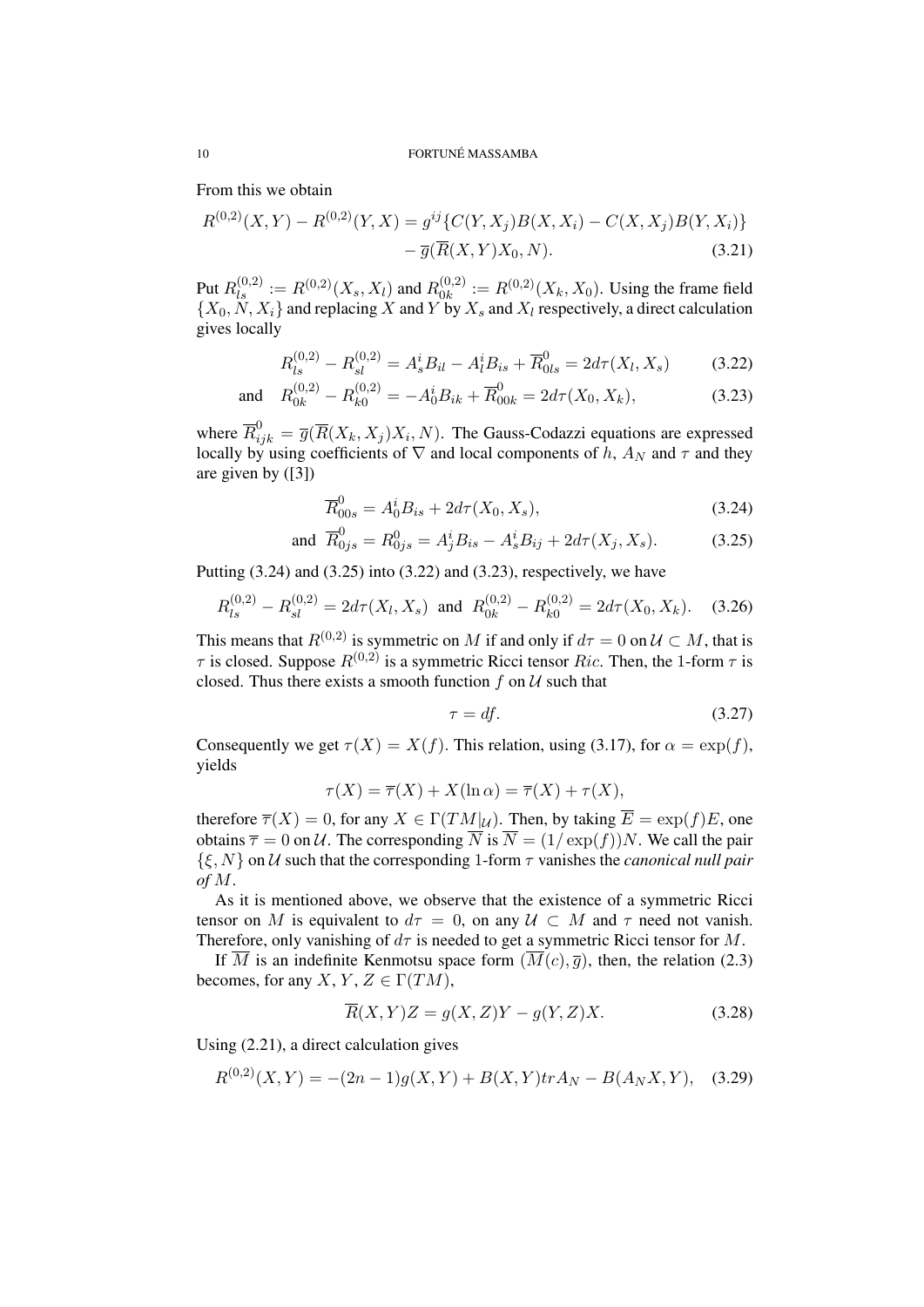where trace  $tr$  is written with respect to  $g$  restricted to  $S(TM)$ . Note that the Ricci tensor does not depend on the choice of the vector field *E* of the distribution  $TM^{\perp}$ . From (3.29), we have

$$
R^{(0,2)}(X,Y) - R^{(0,2)}(Y,X) = B(A_N X,Y) - B(A_N Y,X). \tag{3.30}
$$

The tensor field  $R^{(0,2)}$  of a null hypersurface M of an indefinite Kenmotsu manifold  $\overline{M}$  is called induced Ricci tensor if it is symmetric [8].

# 4. SYMMETRIES OF NULL HYPERSURFACES IN INDEFINITE KENMOTSU MANIFOLDS

This section deals with locally symmetric, semi-symmetric and Ricci semisymmetric null hypersurfaces of indefinite Kenmotsu manifolds, tangent to the structure vector field  $\xi$ . Let  $(M, g)$  be a null hypersurface of an indefinite Kenmotsu space form  $(\overline{M}(c), \overline{q})$  with  $\xi \in TM$ . Let us consider the pair  $\{E, N\}$ on  $U$  ⊂ *M* (Theorem 2.2). The relation (3.28) implies that, for any *X*, *Y*,  $Z \in \Gamma(TM)$ ,

$$
\overline{g}(\overline{R}(X,Y)Z,E) = 0,\t\t(4.1)
$$

and 
$$
\overline{g}(\overline{R}(X,Y)Z,N) = \overline{g}(X,Z)\theta(Y) - \overline{g}(Y,Z)\theta(X).
$$
 (4.2)

From  $(2.21)$  and  $(3.5)$  and comparing the tangential and transversal parts, we obtain

$$
R(X,Y)Z = g(X,Z)Y - g(Y,Z)X + B(Y,Z)A_NX - B(X,Z)A_NY, \quad (4.3)
$$
  
and

$$
(\nabla_X B)(Y,Z) - (\nabla_Y B)(X,Z) = \tau(Y)B(X,Z) - \tau(X)B(Y,Z). \tag{4.4}
$$

Using (4.3), then, for any *X*,  $Y \in \Gamma(TM)$ ,

$$
R(X,Y)\xi = \eta(X)Y - \eta(Y)X.
$$
\n(4.5)

Proposition 4.1. *A lightlike hypersurface* (*M, g*) *of an indefinite Kenmotsu space form*  $(\overline{M}(c), \overline{g})$  *with*  $\xi \in TM$ *, cannot be flat.* 

*Proof.* Let *M* be a lightlike hypersurface of an indefinite Kenmotsu space form  $(\overline{M}(c), \overline{q})$  with  $\xi \in TM$ . If M is flat, then from (4.5), we obtain, for any  $Z \in$ Γ(*TM*)*,*

$$
\eta(X)g(Y,Z) = \eta(Y)g(X,Z),
$$

from which we obtain  $\overline{g}(\overline{\phi}Y, \overline{\phi}Z) = 0$ , a contradiction.

The Theorem 4.1 shows that the curvature tensor *R* and Ricci tensor *Ric* of a lightlike hypersuface M of an indefinite Kenmotsu space form  $\overline{M}(c)$  are not vanishing. This guarantees the fact that we are dealing with non-trivial curvature and Ricci tensors.

In the sequel, we need the following identities. For any *X*,  $Y \in \Gamma(TM)$  and  $Z \in \Gamma(S(TM)),$ 

$$
g((\nabla_X A_E^*)Y, Z) = (\nabla_X B)(Y, Z), \quad g((\nabla_X A_N)Y, Z) = (\nabla_X C)(Y, Z). \tag{4.6}
$$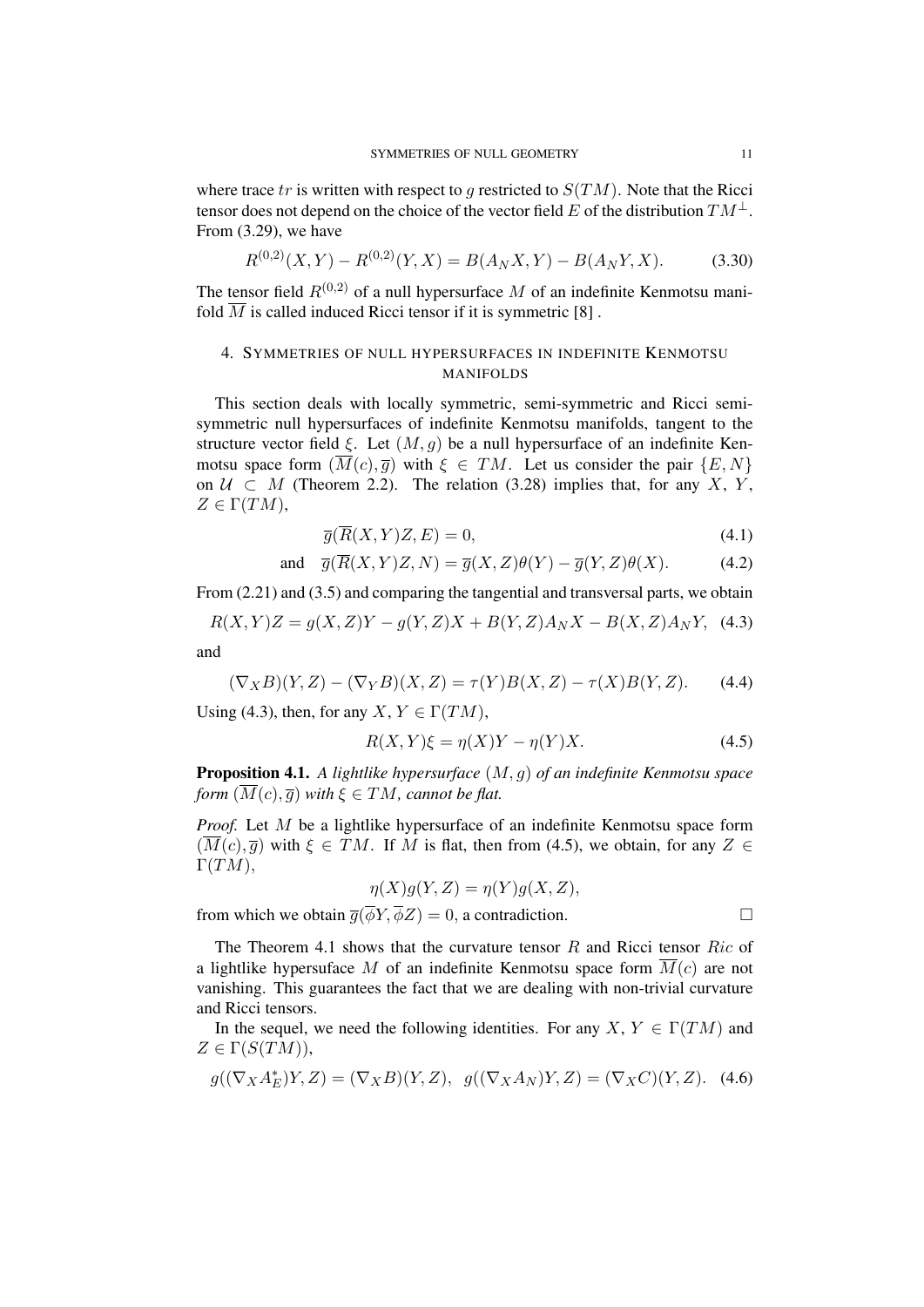A null hypersurface  $(M, q, S(TM))$  of a semi-Riemannian manifold  $(\overline{M}, \overline{q})$  is said to be locally symmetric if the curvature tensor  $R$  of  $M$  satisfies ([17])

 $g((\nabla_W R)(X, Y)Z, PT) = 0$  and  $g((\nabla_W R)(X, Y)Z, N) = 0$ , (4.7)

for any *X*, *Y*, *Z*, *W*, *T*  $\in \Gamma(TM)$  and  $N \in \Gamma(N(TM))$ . From this definition, we have  $(\nabla_W R)(X, Y)Z = 0, \forall X, Y, Z \in \Gamma(TM)$ .

Note that, using the relation (3.28), it is easy to see that an indefinite Kenmotsu space form  $(\overline{M}(c), \overline{g})$  is locally symmetric.

Proposition 4.2. *Let* (*M, g, S*(*TM*)) *be a null hypersurface of an indefinite Kenmotsu space form*  $(\overline{M}(c), \overline{g})$  *with*  $\xi \in TM$ *. Then,* 

$$
g((\nabla_{W}R)(X,Y)Z,T) = B(Y,Z)(\nabla_{W}C)(X,T) - B(X,Z)(\nabla_{W}C)(Y,T) + \{B(W,X)g(Y,T) - B(W,Y)g(X,T)\}\theta(Z) + (\nabla_{W}B)(Y,Z)C(X,T) - (\nabla_{W}B)(X,Z)C(Y,T) + B(W,Z)\{\theta(X)g(Y,T) - \theta(Y)g(X,T)\},
$$
(4.8)

*and*

$$
g((\nabla_W R)(X,Y)Z,N) = B(Y,Z)C(X,A_NW) - B(X,Z)C(Y,A_NW)
$$
  
+ 
$$
\{B(W,X)\theta(Y) - B(W,Y)\theta(X)\}\theta(Z),
$$
 (4.9)

*for any X, Y, Z, W*  $\in \Gamma(TM)$ *,*  $T \in \Gamma(S(TM))$  *and*  $N \in \Gamma(N(TM))$ *.* 

*Proof.* Using (4.3), the covariant derivative of *R* gives, for any *X*, *Y*, *Z*  $\in \Gamma(TM)$ ,

$$
(\nabla_W R)(X,Y)Z = \nabla_W R(X,Y)Z - R(\nabla_W X,Y)Z - R(X,\nabla_W Y)Z
$$
  
\n
$$
- R(X,Y)\nabla_W Z
$$
  
\n
$$
= B(Y,Z)(\nabla_W A_N)X - B(X,Z)(\nabla_W A_N)Y + (\nabla_W g)(X,Z)Y
$$
  
\n
$$
+ (\nabla_W B)(Y,Z)A_NX - (\nabla_W B)(X,Z)A_NY - (\nabla_W g)(Y,Z)X, \quad (4.10)
$$

which implies, for any  $T \in \Gamma(S(TM))$  and  $N \in \Gamma(N(TM))$ ,

$$
g((\nabla_W R)(X,Y)Z,T) = B(Y,Z)(\nabla_W C)(X,T) - B(X,Z)(\nabla_W C)(Y,T) + \{B(W,X)g(Y,T) - B(W,Y)g(X,T)\}\theta(Z) + B(W,Z)\{\theta(X)g(Y,T) - \theta(Y)g(X,T)\} + (\nabla_W B)(Y,Z)C(X,T) - (\nabla_W B)(X,Z)C(Y,T),
$$

and

$$
g((\nabla_W R)(X,Y)Z,N) = B(Y,Z)C(X,A_NW) - B(X,Z)C(Y,A_NW) + \{B(W,X)\theta(Y) - B(W,Y)\theta(X)\}\theta(Z),
$$

which completes the proof.  $\Box$ 

Theorem 4.3. *Let* (*M, g, S*(*TM*)) *be a null hypersurface of an indefinite Kenmotsu space form*  $(\overline{M}(c), \overline{g})$  *with*  $\xi \in TM$ *. Then, M is locally symmetric if and only if it is totally geodesic.*

*Proof.* Let  $(M, g)$  be a null hypersurface of an indefinite Kenmotsu space form  $(\overline{M}(c), \overline{g})$  with  $\xi \in TM$ . Suppose that *M* is locally symmetric. Then, for any *W*,  $Y, Z \in \Gamma(TM), (\nabla_W R)(X, Y)Z = 0$ . Taking  $Y = E$  and  $Z = \xi$  in (4.8), one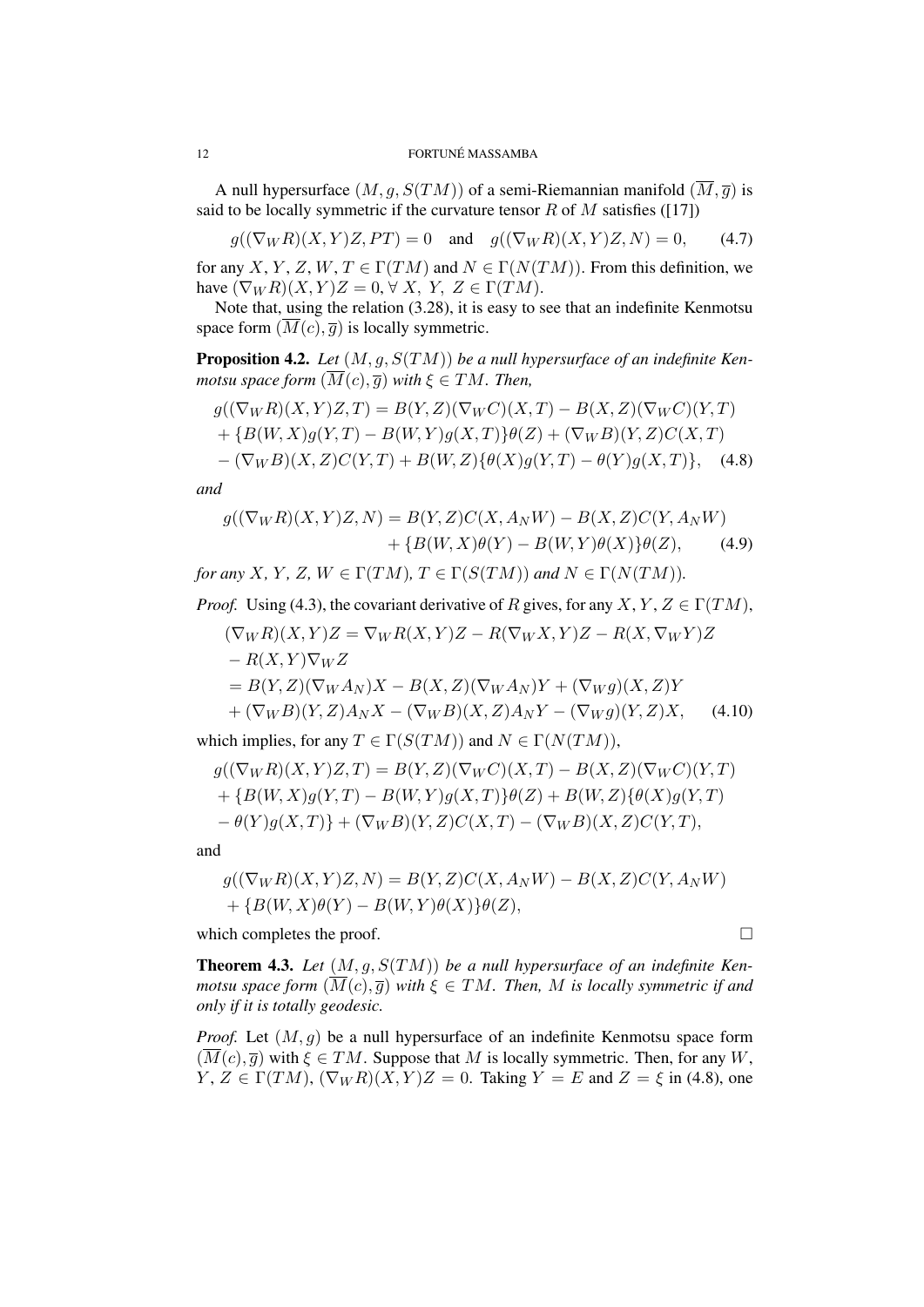obtains  $0 = g((\nabla_W R)(X, E)\xi, N) = B(W, X)$ , which implies that M is totally geodesic. The converse is obvious.

Let  $\overline{M}(c)$  be an indefinite Kenmotsu space form and M be a null hypersurface of  $\overline{M}(c)$ . Let us consider the pair  $\{E, N\}$  on  $\mathcal{U} \subset M$  (Theorem 2.2) and by using  $(2.21)$ , we obtain

$$
(\nabla_X B)(Y, Z) - (\nabla_Y B)(X, Z) = \tau(Y)B(X, Z) - \tau(X)B(Y, Z). \tag{4.11}
$$

Lemma 4.4. *Let M be a null hypersurface of an indefinite Kenmotsu space form*  $\overline{M}$  with  $\xi \in TM$ . Then, the Lie derivative of the local second fundamental form B *with respect to ξ is given by*

$$
(L_{\xi}B)(X,Y) = (1 - \tau(\xi))B(X,Y), \ \forall X, Y \in \Gamma(TM). \tag{4.12}
$$

*Proof.* Using (2.21), we obtain

$$
(\nabla_{\xi} B)(X, Y) = (L_{\xi} B)(X, Y) - 2B(X, Y). \tag{4.13}
$$

Likewise, using again (2.21), we have

$$
(\nabla_X B)(\xi, Y) = -B(X, Y). \tag{4.14}
$$

Subtracting (4.13) and (4.14), we obtain

$$
(\nabla_{\xi}B)(X,Y) - (\nabla_{X}B)(\xi,Y) = (L_{\xi}B)(X,Y) - B(X,Y). \tag{4.15}
$$

From (4.11) and after calculations, the left hand side of (4.15) becomes

$$
(\nabla_{\xi}B)(X,Y) - (\nabla_XB)(\xi,Y) = -\tau(\xi)B(X,Y). \tag{4.16}
$$

The relations (4.15) and (4.16) imply  $(L_{\xi}B)(X, Y) = (1 - \tau(\xi))B(X, Y)$ .  $\Box$ 

Next, we give characterization on parallel null hypersuface of an indefinite Kenmotsu manifold. In fact, it shows that there do not exist non-totally geodesic totally umbilical null hypersurfaces of indefinite Kenmotsu manifolds, tangent to the structure vector field *ξ*.

The second fundamental form *h* of *M* is said to be parallel if  $(\nabla_X h)(Y, Z) =$ 0,  $\forall X, Y, Z \in \Gamma(TM)$ . That is,

$$
(\nabla_X B)(Y,Z) = -\tau(X)B(Y,Z). \tag{4.17}
$$

In [28], Sahin characterizes lightlike hypersurfaces with parallel second fundamental form in Lorentzian manifold. He showed that there do not exist non-totally geodesic parallel lightlike hypersurfaces in a Lorentzian manifold.

Theorem 4.5. *Let M be a null hypersurface of an indefinite Kenmotsu space form*  $\overline{M}(c)$ , with  $\xi \in TM$ . If the second fundamental form h of M is parallel, then M *is totally geodesic.*

*Proof.* Suppose that the second fundamental form *h* of *M* is parallel. Then (4.17) is satisfied. Using (4.17), we obtain

$$
(\nabla_{\xi}B)(X,Y) = -\tau(\xi)B(X,Y). \tag{4.18}
$$

From (2.21) and using (4.12), the left hand side of (4.18) becomes

$$
(\nabla_{\xi}B)(X,Y) = (L_{\xi}B)(X,Y) - 2B(X,Y) = -(1 + \tau(\xi))B(X,Y). \quad (4.19)
$$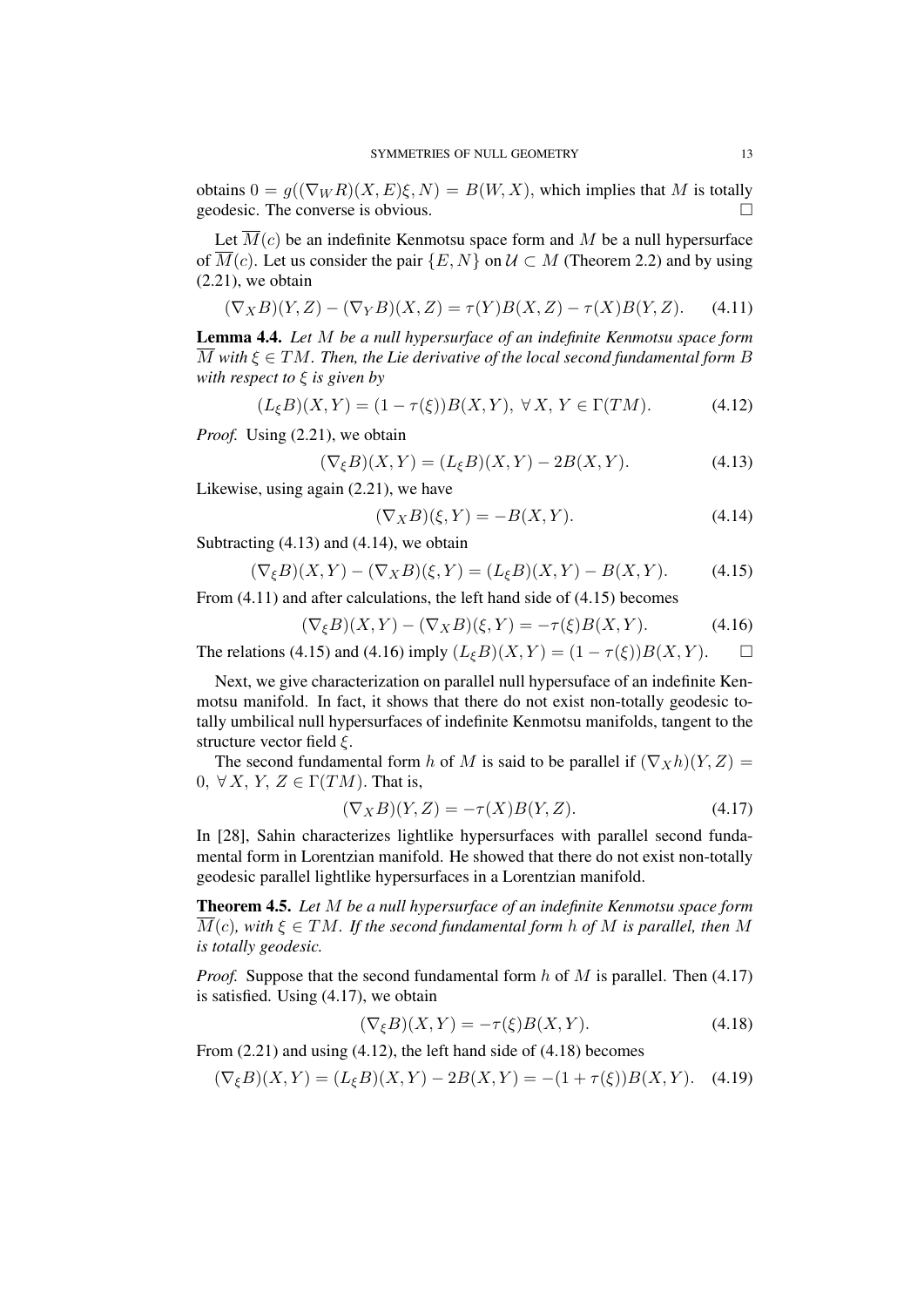#### 14 **FORTUNÉ MASSAMBA**

From the expressions (4.18) and (4.19) we complete the proof.  $\Box$ 

To study the dependence of the induced objects  $\{\tau, \nabla\}$  on the screen distribution  $S(TM)$ , let  $\{\tau', \nabla'\}$  be another set of induced objects with respect to another screen distribution  $S(TM)'$  and its transversal  $N(TM)'$ . Consider two quasiorthonormal frames fields  $\{E, N, W_i\}$  and  $\{E, N', W'_i\}$  induced on  $\mathcal{U} \subset M$ by  $\{S(TM), N(TM)\}$  and  $\{S(TM)$ ,  $N(TM)$ , respectively. Using the transformation equations  $(3.15)$  and  $(3.17)$ , we obtain relationship between the geometrical objects induced by the Gauss-Weingarten equations with respect to *S*(*TM*) and  $S(TM)'$  as follows:

$$
\tau'(X) = \tau(X) + B(X, N' - N), \tag{4.20}
$$

$$
\nabla'_{X} Y = \nabla_{X} Y + B(X, Y) \{ \frac{1}{2} g(W, W) E - W \},
$$
\n(4.21)

for any *X*,  $Y \in \Gamma(TM|\mu)$ , where  $W = \sum_{i=1}^{2n-1} \mathbf{f}_i W_i$  is the characteristic vector field of the screen change.

The covariant derivative of the second fundamental form *h* depends on *∇*, *N* and  $\tau$  which depend on the choice of the screen vector bundle. The covariant derivatives  $\nabla$  of  $h = B \otimes N$  and  $\nabla'$  of  $h' = B \otimes N'$  in the screen distributions  $S(TM)$  and  $S(TM)'$ , respectively, are related as follows: for any *X*, *Y*, *Z*  $\in \Gamma(TM)$ ,

$$
\overline{g}((\nabla'_X h')(Y,Z),E)=\overline{g}((\nabla_X h)(Y,Z),E)+\mathcal{L}_{(X,Y)}Z,
$$

with  $\mathcal{L}_{(X,Y)}Z = B(X,Y)B(Z,W) + B(X,Z)B(Y,W) + B(Y,Z)B(X,W)$ . It is easy to check that the parallelism of *h* is independent of the screen distribution  $S(TM)$  ( $\nabla^{\prime}h' \equiv \nabla h$ ) if and only the second fundamental form *B* of *M* vanishes identically on *M*.

In virtue of Theorem 4.3, we have the following result.

Theorem 4.6. *Let* (*M, g, S*(*TM*)) *be a null hypersurface of an indefinite Kenmotsu space form*  $(\overline{M}(c), \overline{g})$  *with*  $\xi \in TM$ *. Then, M is locally symmetric if and only if it is parallel.*

It is known that null submanifolds whose screen distribution is integrable have interesting properties. Referring to the decomposition (3.2) and for any  $X \in$  $\Gamma(TM), Y \in \Gamma(D \perp \langle \xi \rangle)$ , we have

$$
\nabla_X Y = \nabla_X^{D \perp \langle \xi \rangle} Y + h^{D \perp \langle \xi \rangle} (X, Y), \tag{4.22}
$$

where  $\nabla^{D\perp\langle\xi\rangle}$  is a linear connection on  $D \perp \langle \xi \rangle$  and  $h^{D\perp\langle\xi\rangle} : \Gamma(TM) \times \Gamma(D \perp$  $\langle \xi \rangle$   $\rightarrow$  *D'* is *F*(*M*)-bilinear. Let  $U \subset M$  be a coordinate neighborhood as fixed in Theorem 2.2. Then, using (3.2), (4.22) can be rewritten locally as,

$$
\nabla_X Y = \nabla_X^{D \perp \langle \xi \rangle} Y + \overline{g}(\overline{\nabla}_X Y, V) U = \nabla_X^{D \perp \langle \xi \rangle} Y + B(X, \phi Y) U,\tag{4.23}
$$

for any  $X \in \Gamma(TM)$ ,  $Y \in \Gamma(D \perp \langle \xi \rangle)$  and the local expression of  $h^{D \perp \langle \xi \rangle}$  is

$$
h^{D\perp\langle\xi\rangle}(X,Y) = B(X,\phi Y)U.
$$
\n(4.24)

This means that  $h^{D \perp \langle \xi \rangle}$  is symmetric on  $D \perp \langle \xi \rangle$  if and only if  $B(X, \phi Y) =$  $B(\phi X, Y)$ ,  $\forall X, Y \in \Gamma(D \perp \langle \xi \rangle)$ . Since  $u([X, Y]) = B(X, \phi Y) - B(\phi X, Y)$ ,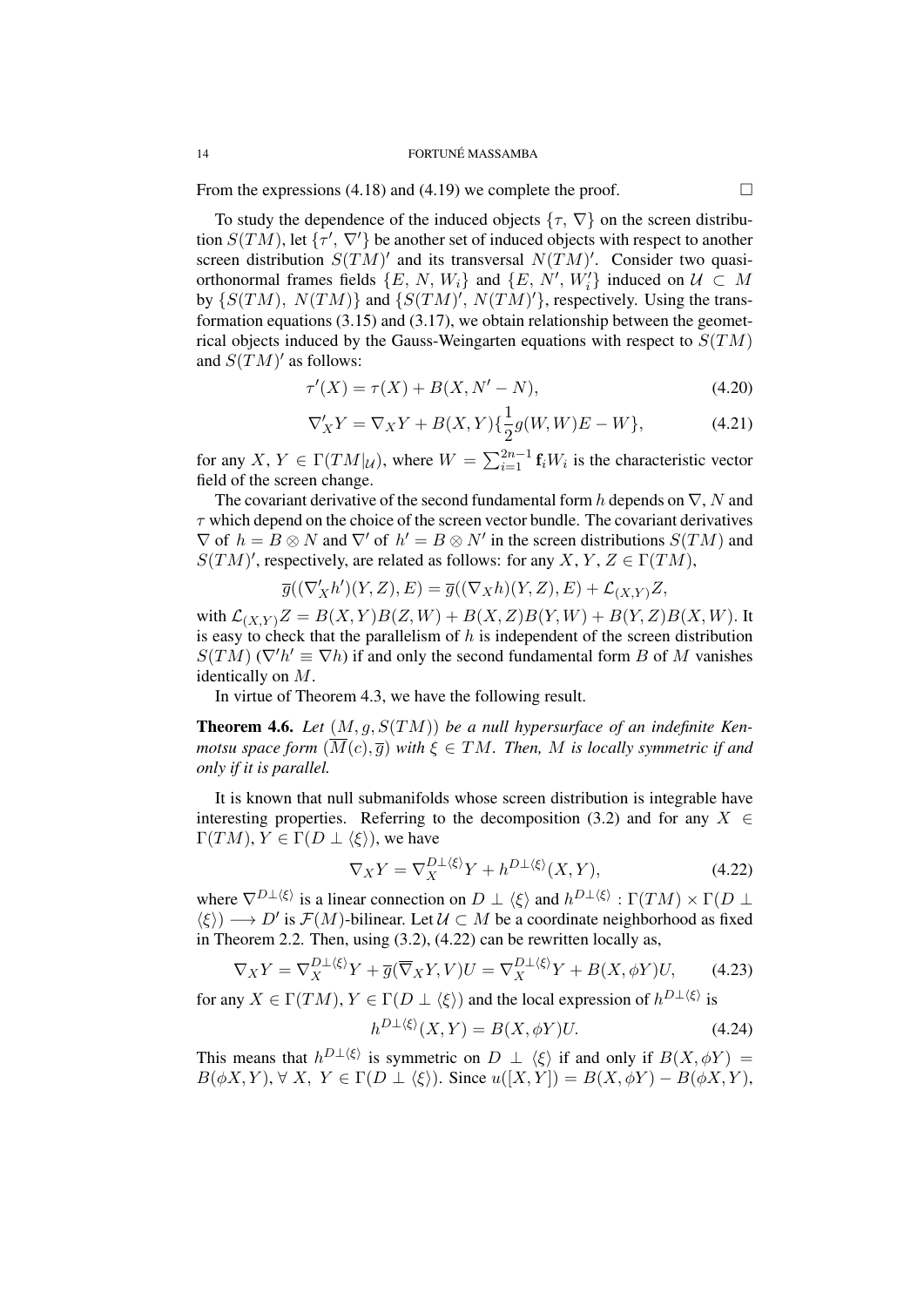we deduce that  $h^{D\perp(\xi)}$  is symmetric on  $D \perp \langle \xi \rangle$  if and only if  $D \perp \langle \xi \rangle$  is integrable. Moreover the integrability of  $D \perp \langle \xi \rangle$  implies that  $\nabla^{D \perp \langle \xi \rangle}$  is a linear symmetric connection on the integral manifolds.

In the following this property is considered.

**Definition 4.7.** Let  $(M, q, S(TM))$  be a screen integrable null hypersurface of a semi-Riemannian manifold  $(\overline{M}, \overline{g})$ . A leaf  $M'$  of  $S(TM)$  immersed in  $\overline{M}$  as a nondegenerate submanifold is said to be locally symmetric if the induced curvature *R∗* of Levi-Civita connection *∇∗* satisfies

$$
(\nabla^*_{W} R^*)(X, Y)Z = 0, \quad \forall W, X, Y, Z \in \Gamma(TM'). \tag{4.25}
$$

In the following theorem, we show that local symmetry property of a screen integrable null hypersurface of an indefinite Kenmotsu space form is closely related to the local symmetry property of leaves of its screen distribution. First of all, we note that when null hypersurface M of an indefinite Kenmotsu space form  $\overline{M}(c)$ with  $\xi \in TM$  is locally symmetric, then the following identities

$$
R(E, Y, Z, T) = 0, \quad R(X, E, Z, T) = 0, \quad R(X, Y, E, T) = 0,\tag{4.26}
$$

for any *X*, *Y*, *Z*, *T*  $\in \Gamma(TM)$ , hold.

Let  $(M, q, S(TM))$  be a screen integrable null hypersurface of an indefinite Kenmotsu space form  $\overline{M}(c)$  with  $\xi \in TM$ . Using Gauss and Weingarten equations, we have,

$$
R(X,Y)Z = R^*(X,Y)Z + C(X,Z)A_E^*Y - C(Y,Z)A_E^*X + \{ (\nabla_X C)(Y,Z) - (\nabla_Y C)(X,Z) + \tau(Y)C(X,Z) - \tau(X)C(Y,Z) \}E, \quad \forall X,Y,Z \in \Gamma(TM'), \tag{4.27}
$$

where  $(\nabla_X C)(Y, Z) = X.C(Y, Z) - C(\nabla_X^* Y, Z) - C(Y, \nabla_X^* Z)$ . By covariant derivative, we have for any  $W, X, Y, Z \in \Gamma(TM')$ ,

$$
(\nabla_{W}R)(X,Y)Z = (\nabla_{W}^{*}R^{*})(X,Y)Z + (\nabla_{W}C)(X,Z)A^{*}Y
$$
  
\n
$$
-(\nabla_{W}C)(Y,Z)A^{*}X + C(X,Z)(\nabla_{W}A^{*})Y - C(Y,Z)(\nabla_{W}A^{*})X
$$
  
\n
$$
-(\nabla_{X}C)(Y,Z) - (\nabla_{Y}C)(X,Z) + \tau(Y)C(X,Z)
$$
  
\n
$$
-\tau(X)C(Y,Z)\}A^{*}W + \{(\nabla_{W}\nabla_{X}C)(Y,Z) - (\nabla_{W}\nabla_{Y}C)(X,Z)
$$
  
\n
$$
+ C(X,Z)(\nabla_{W}\tau)Y - C(Y,Z)(\nabla_{W}\tau)X + \tau(Y)(\nabla_{W}C)(X,Z)
$$
  
\n
$$
-\tau(X)(\nabla_{W}C)(Y,Z) + \tau(W)(\nabla_{Y}C)(X,Z) - \tau(W)(\nabla_{X}C)(Y,Z)
$$
  
\n
$$
+\tau(W)\tau(X)C(Y,Z) - \tau(W)\tau(Y)C(X,Z) + C(X,Z)C(W,A^{*}Y)
$$
  
\n
$$
- C(Y,Z)C(W,A^{*}X) + (\nabla_{\nabla_{W}^{*}Y}C)(X,Z) - (\nabla_{\nabla_{W}^{*}X}C)(Y,Z)
$$
  
\n
$$
+ C(W,R^{*}(X,Y)Z)\}E - R(C(W,X)E,Y)Z - R(X,C(W,Y)E)Z
$$
  
\n
$$
- R(X,Y)C(W,Z)E.
$$
  
\n(4.28)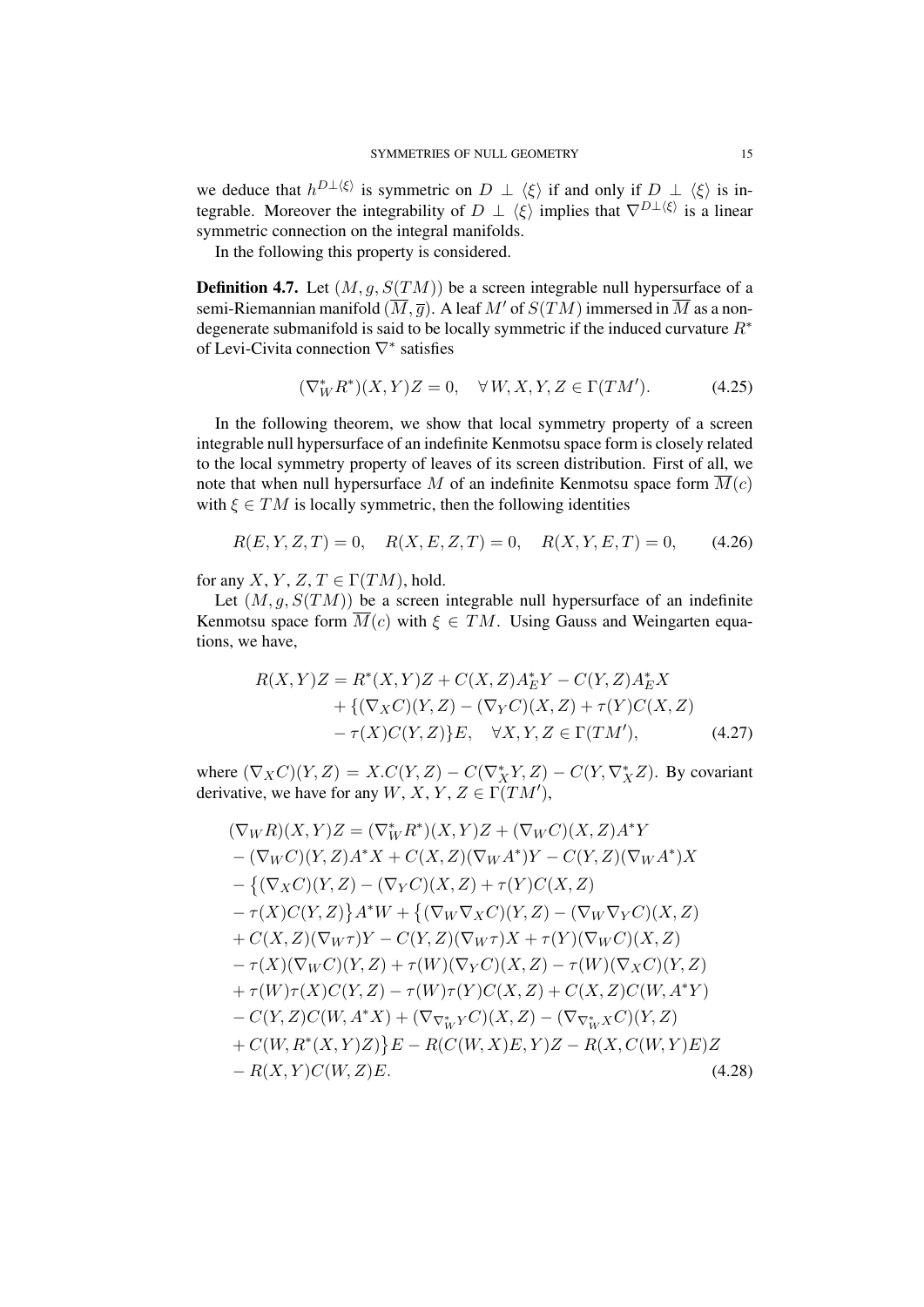So, for any  $W, X, Y, Z, T \in \Gamma(TM')$ , we have,

 $g((\nabla_W R)(X, Y)Z, T) = g((\nabla_W^* R^*)(X, Y)Z, T) + B(Y, T)(\nabla_W C)(X, Z)$ *− B*(*X, T*)(*∇<sup>W</sup> C*)(*Y, Z*) + *C*(*X, Z*)*g*((*∇<sup>W</sup> A ∗* )*Y, T*) *− C*(*Y, Z*)*g*((*∇<sup>W</sup> A ∗* )*X, T*) + *B*(*W, T*)(*∇<sup>Y</sup> C*)(*X, Z*) *− B*(*W, T*)(*∇XC*)(*Y, Z*) + *B*(*W, T*)*τ* (*X*)*C*(*Y, Z*) *− B*(*W, T*)*τ* (*Y* )*C*(*X, Z*) *− C*(*W, X*)*R*(*E, Y, Z, T*) *− C*(*W, Y* )*R*(*X, E, Z, T*) *− C*(*W, Z*)*R*(*X, Y, E, T*)*.* (4.29)

By virtue of the relation (4.6), we have

$$
g((\nabla_W A^*)Y, T) = (\nabla_W B)(Y, T).
$$

If *M* is locally symmetric, then, using Theorem 4.3,  $B = 0$ . By relations in (4.26),  $g((\nabla_W^* R^*)(X, Y)Z, T) = 0$ , that is  $M'$  is locally symmetric in  $M$ . Therefore,

Theorem 4.8. *Let* (*M, g, S*(*TM*)) *be a screen integrable null hypersurface of an indefinite Kenmotsu space form*  $\overline{M}(c)$  *with*  $\xi \in TM$ *. If M is locally symmetric, then any leaf*  $M'$  *of*  $S(TM)$  *immersed in*  $\overline{M}$  *as a non-degenerate submanifold is locally symmetric.*

Note that the locally symmetry has an integrability condition, namely, the semisymmetry. Now, we deal with semi-symmetric null hypersurfaces of indefinite Kenmotsu spaces form, tangent to the structure vector field *ξ*.

A null hypersurface *M* of a semi-Riemannian manifold *M* is said to be semisymmetric if the following condition is satisfied ([10])

 $(R(W_1, W_2) \cdot R)(X, Y, Z, T) = 0, \forall W_1, W_2, X, Y, Z, T \in \Gamma(TM),$  (4.30)

where *R* is the induced Riemann curvature on *M*.

This is equivalent to

*−R*(*R*(*W*1*, W*2)*X, Y, Z, T*) *− ... − R*(*X, Y, Z, R*(*W*1*, W*2)*T*) = 0*.*

In general the condition (4.30) is not equivalent to  $(R(W_1, W_2) \cdot R)(X, Y)Z = 0$ like in the non-degenerate case.

Next, we investigate the effect of semi-symmetry condition on geometry of null hypersurfaces in an indefinite Kenmotsu space form.

Theorem 4.9. *Let* (*M, g, S*(*TM*)) *be a null hypersurface of an indefinite Kenmotsu space form*  $(\overline{M}(c), \overline{q})$ *, with*  $\xi \in TM$ *. Then M is semi-symmetric if and only if it is totally geodesic.*

*Proof.* From (4.30), we have, for any *X*, *Y*, *Z*, *T*  $\in \Gamma(TM)$ ,

$$
(R(E, X) \cdot R)(E, Y, Z, T) = -B(X, Y)B(A_N E, Z)g(A_N E, T)
$$
  
- B(Y, A\_N E)B(X, Z)g(A\_N E, T) - B(Y, Z)B(X, T)g(A\_N E, A\_N E). (4.31)

If *M* is semi-symmetric, the left hand side of (4.31) vanishes and we have,

$$
0 = B(X,Y)B(A_NE,Z)g(A_NE,T) + B(Y,A_NE)B(X,Z)g(A_NE,T)
$$
  
+ B(Y,Z)B(X,T)g(A\_NE,A\_NE).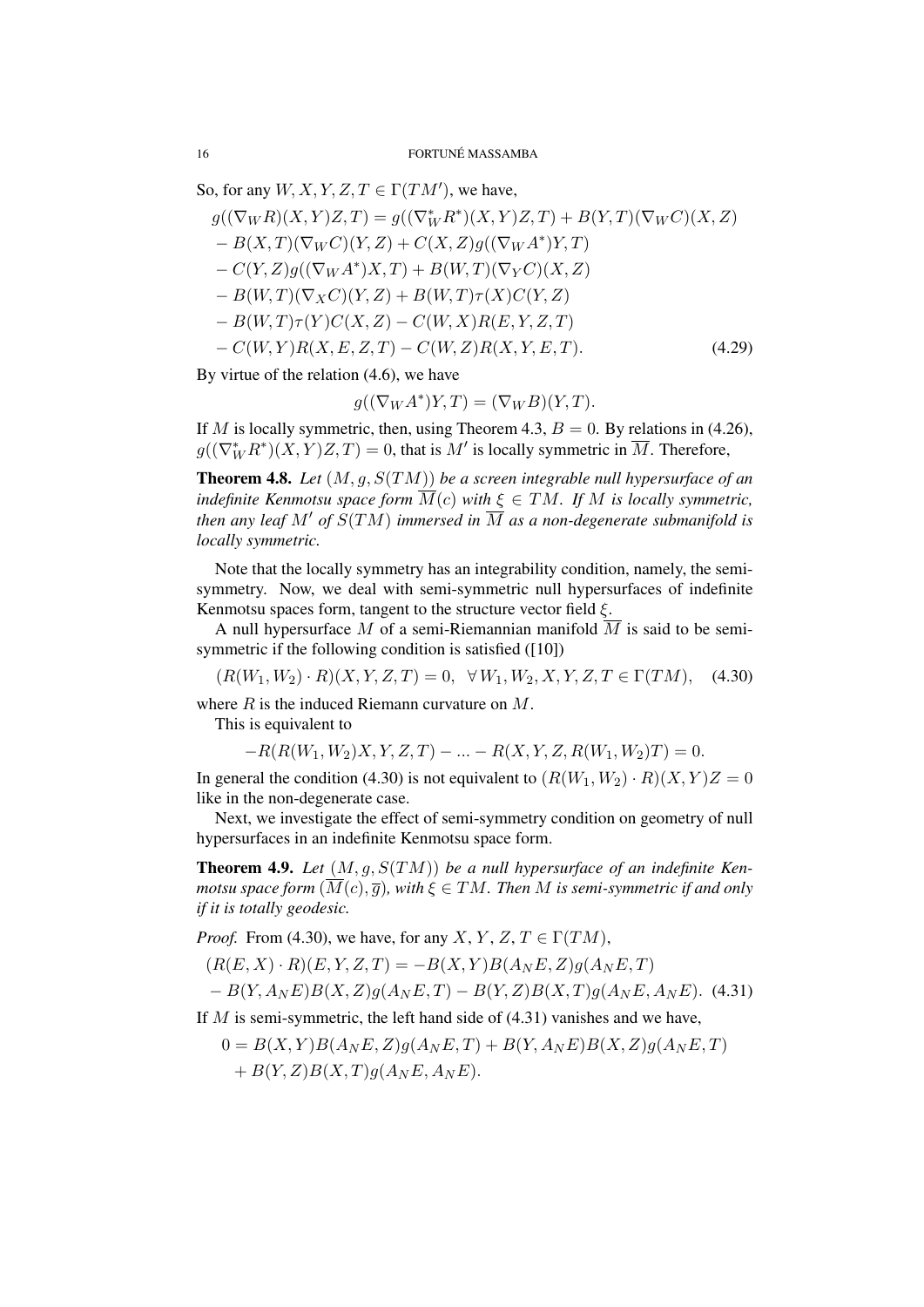which leads, by taking  $T = \xi$  and using (3.7), to

$$
0 = B(A_N E, B(X, Y)Z + B(X, Z)Y)
$$
  
=  $g(A_E^* A_N E, B(X, Y)Z + B(X, Z)Y).$  (4.32)

This means that

$$
B(X,Y)Z + B(X,Z)Y = \{B(X,Y)\theta(Z) + B(X,Z)\theta(Y)\}E + \{B(X,Y)\eta(Z) + B(X,Z)\eta(Y)\}\xi,
$$

that is,

$$
B(X,Y)\{Z-\theta(Z)E-\eta(Z)\xi\}=B(X,Z)\{Y-\theta(Y)E-\eta(Y)\xi\}.
$$
  
Taking  $PZ'=Z-\theta(Z)E-\eta(Z)\xi$  and  $PY'=Y-\theta(Y)E-\eta(Y)\xi$ , we have  

$$
B(X,Y)PZ'=B(X,Z)PY'.
$$
 (4.33)

Now suppose that there exists a vector field  $Y_0'$  on some neighborhood of M such that  $B(X, Y_0) \neq 0$ , for any  $X \in \Gamma(TM)$ , at some point p in the neighborhood. Then, from (4.33) it follows that all vectors of the fibre  $(S(TM) - \langle \xi \rangle)_p :=$  $(\overline{\phi}(TM^{\perp}) \oplus \overline{\phi}(N(TM)) \perp D_0)_p \subset S(TM)_p$  are collinear with  $(PY'_0)_p$ . This contradicts dim $(S(TM) - \langle \xi \rangle)_p$  > 1. This implies that  $B(X, Y) = 0$ . The converse is obvious.

In virtue of Theorem 4.3 and Theorem 4.9, we have the following result.

Theorem 4.10. *Let* (*M, g, S*(*TM*)) *be a null hypersurface of an indefinite Kenmotsu space form*  $(\overline{M}(c), \overline{g})$  *with*  $\xi \in TM$ *. Then M is locally symmetric if and only if it is semi-symmetric.*

Next, we study Ricci semi-Symmetric null hypersurfaces of an indefinite Kenmotsu spaces form, tangent to the structure vector field *ξ*. We prove that Ricci semi-Symmetric null hypersurfaces are totally geodesic under some condition.

A null submanifold M of a semi-Riemannian manifold  $\overline{M}$  is said to be Ricci semi-symmetric if the following condition is satisfied ([5])

$$
(R(W_1, W_2) \cdot Ric)(X, Y) = 0, \quad \forall \, W_1, W_2, X, Y \in \Gamma(TM), \tag{4.34}
$$

where *R* and *Ric* are induced Riemannian curvature and Ricci tensor on *M*, respectively. The latter condition is equivalent to

$$
-Ric(R(W_1, W_2)X, Y) - Ric(X, R(W_1, W_2)Y) = 0.
$$

In the following result we show the effect of Ricci semi-symmetric condition on the geometry of null hypersurfaces of an indefinite Kenmotsu space form.

Theorem 4.11. *Let* (*M, g, S*(*TM*)) *be a Ricci semi-symmetric null hypersurface of an indefinite Kenmotsu space form*  $(\overline{M}(c), \overline{g})$  *with*  $\xi \in TM$ *. Then either M is totally geodesic or*  $Ric(E, A_{N}E) = 0$ .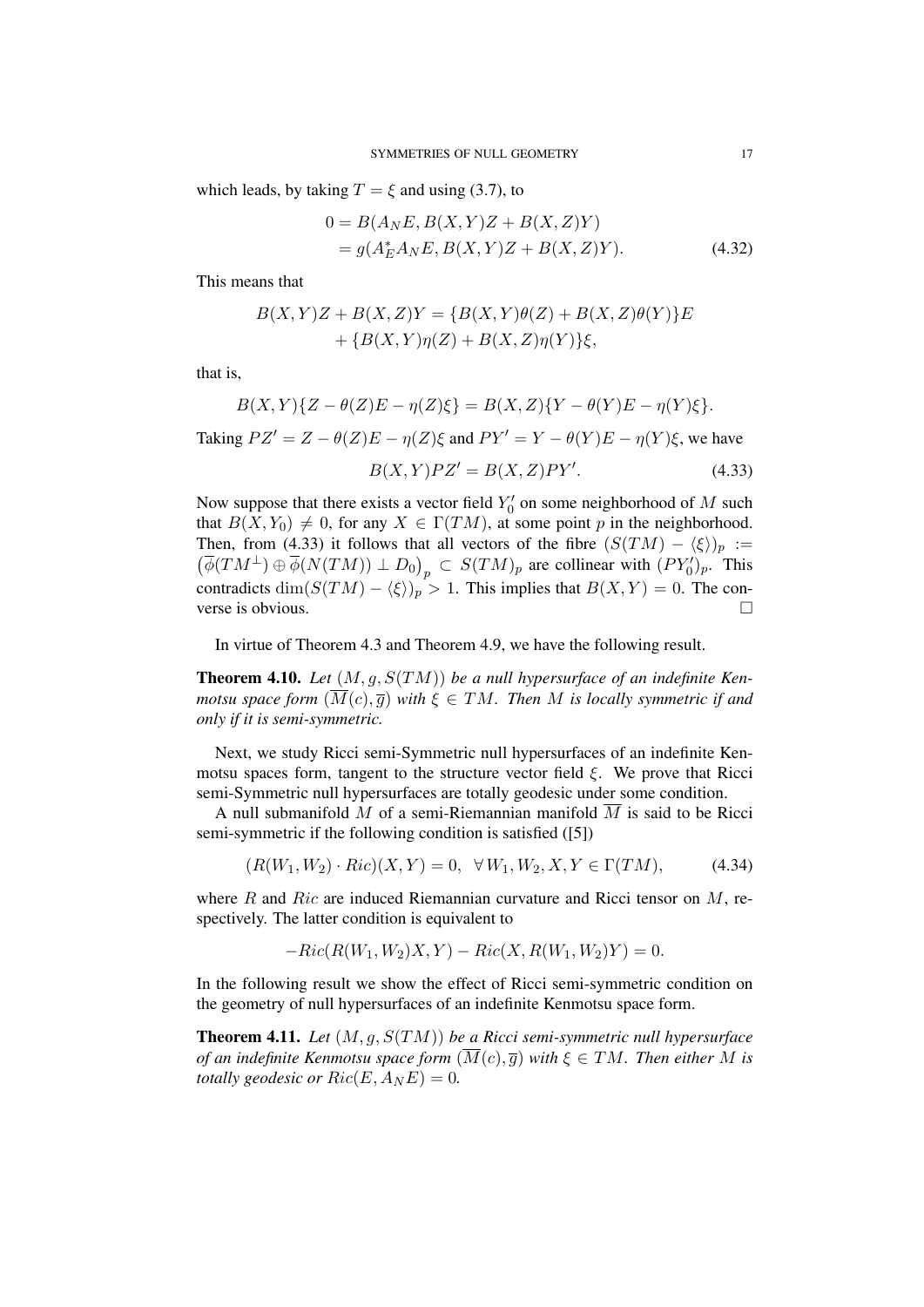The proof of this theorem is similar to the one of Theorem 10 in [17] in case of indefinite Sasakian space form of constant curvature 1.

Let us consider the following distribution

$$
\widehat{D} = \left\{ \overline{\phi}(TM^{\perp}) \oplus \overline{\phi}(N(TM)) \right\} \perp D_0 \tag{4.35}
$$

so that the tangent space of *M* is written

$$
TM = \overline{D} \perp \langle \xi \rangle \perp TM^{\perp}.
$$
 (4.36)

Let  $\widehat{P}$  be the morphism of  $S(TM)$  on  $\widehat{D}$  with respect to the orthogonal decomposition of *S*(*TM*) such that

$$
\widehat{P}X = PX - \eta(X)\xi,\tag{4.37}
$$

for any  $X \in \Gamma(TM)$ . Using (4.37), one obtains

$$
\widehat{P}^2 X = \widehat{P}(PX - \eta(X)\xi) = P^2 X - \eta(X)\xi = \widehat{P}X.
$$

This means that the morphism  $\widehat{P}$  is a projection.

A submanifold *M* is said to be Einstein if its induced Ricci tensor *Ric* satisfies

$$
Ric = ag,\t\t(4.38)
$$

where the non-zero function *a* is not necessarily constant on *M*.

Note that when the null hypersurface *M* is totally geodesic, by relation (3.29), *M* is Einstein. This also occurs when *M* is parallel or totally umbilical (see [23] for details). Below we have another characterization of Einstein null hypersurface and this is related with the shape operator concerning the normal vector field *N*.

If the null hypersurface *M* of an indefinite Kenmotsu manifold  $\overline{M}$  with  $\xi \in$ *TM*, is Einstein, then, using (3.29), the function *a* satisfies

$$
a = -(2n - 1). \t(4.39)
$$

Due to the symmetry of the induced degenerate metric  $q$ , the induced Ricci type tensor  $R^{(0,2)}$  is symmetric, and the notion of Einstein manifold does not depend on the choice of the screen distribution *S*(*TM*).

In this case, using (3.29) and (4.38), we have, for any *X*,  $Y \in \Gamma(TM)$ ,

$$
-(2n-1)g(X,Y) + B(X,Y)trA_N - B(A_NX,Y) = ag(X,Y).
$$
 (4.40)

This implies that

$$
B(X,Y)tr A_N - B(A_N X,Y) = 0,\t(4.41)
$$

which is equivalent to  $g((tr A_N)X - A_N X, A_E^* Y) = 0$ . Therefore,  $(tr A_N)X A_N X = \alpha_1 E + \alpha_2 \xi$ . It is easy to check that  $\alpha_1 = (tr A_N) \theta(X)$  and  $\alpha_2 =$  $(trA_N)\eta(X) - \theta(X)$ . Hence

$$
A_N X = (tr A_N) \hat{P} X + \theta(X) \xi.
$$
 (4.42)

From the relation (4.42), we have

Lemma 4.12. *The screen distribution S*(*TM*) *of any null Einstein Einstein hypersurface M of an indefinite Kenmotsu space form with ξ ∈ TM, is totally contact umbilical in the direction of the Kernel of the differential* 1*-form*  $\theta$  *in* (2.18).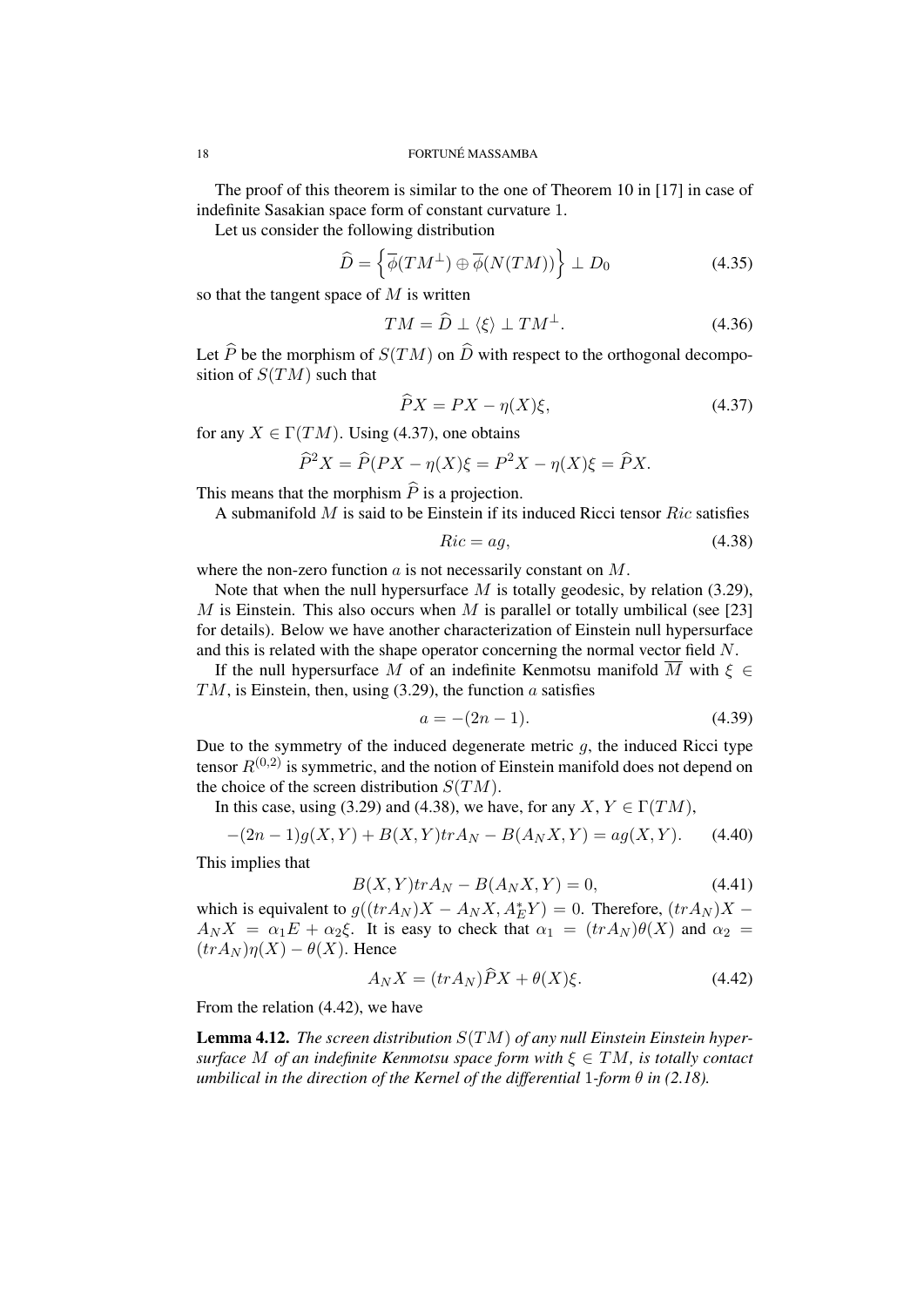Using (4.3), the left hand-side of (4.34) is deduced as, for any  $W_1$ ,  $W_2$ ,  $X$ ,  $Y \in \Gamma(TM)$ ,

$$
(R(W_1, W_2) \cdot Ric)(X, Y) = -aB(W_2, X)C(W_1, Y) + aB(W_1, X)C(W_2, Y) -aB(W_2, Y)C(W_1, X) + aB(W_1, Y)C(W_2, X).
$$
\n(4.43)

Taking  $W_1 = E$  and  $Y = \xi$  in (4.43), we have

$$
(R(E, W_2) \cdot Ric)(X, \xi) = (2n - 1)B(W_2, X). \tag{4.44}
$$

Theorem 4.13. *Let* (*M, g, S*(*TM*)) *be an null Einstein hypersurface of an indefinite Kenmotsu space form*  $(M(c), \overline{q})$  *with*  $\xi \in TM$ . Then M is Ricci semi*symmetric if and only if it is totally geodesic.*

By Theorems 4.10 and 4.13, we have

Theorem 4.14. *Let* (*M, g, S*(*TM*)) *be an null Einstein hypersurface of an indefinite Kenmotsu space form*  $(\overline{M}(c), \overline{q})$  *with*  $\xi \in TM$ *. Then, the following assertions are equivalent:*

- (i) *M is locally symmetric.*
- (ii) *M is semi-symmetric.*
- (iii) *M is Ricci semi-symmetric.*

As an example to this Theorem 4.14, we have

**Example 4.15.** Let *M* be a hypersurface of  $\overline{M}^7$ , of Example 3.2, given by

$$
x_5 = \sqrt{2}(x_2 + x_3),
$$

where  $(x_1, ..., x_7)$  is a local coordinate system for  $\overline{M}^7$ . As explained in Example 3.2,  $M$  is a null hypersurface of  $\overline{M}^7$  having a local quasi-orthogonal field of frames  ${U_1 = e_1, U_2 = e_2 - e_3, U_3 = E = \frac{1}{\sqrt{2}}$  $\frac{1}{2}(e_2+e_3)-e_5$ ,  $U_4=e_4$ ,  $U_5=e_6$ ,  $U_6=\frac{1}{2}$ ξ,  $N = \frac{1}{2}$  $\frac{1}{2}$ { $\frac{1}{\sqrt{2}}$ 2 (*e*<sup>2</sup> + *e*3)+*e*5*}}* along *M*. Denote by *∇* the Levi-Civita connection on  $\overline{M}^7$ . Then, we obtain  $\overline{\nabla}_{U_3} N = -\xi$  and  $\overline{\nabla}_X N = 0$ ,  $\forall X \in \Gamma(TM)$ ,  $X \neq U_3$ . Using these equations above, the differential 1-form  $\tau$  vanishes i.e.  $\tau(X) = 0$ , for any  $X \in \Gamma(TM)$ . So, from the Gauss and Weingarten formulas we have

$$
A_N U_3 = \xi, \quad A_N X = 0, \quad \forall X \in \Gamma(TM), \ X \neq U_3,\tag{4.45}
$$

$$
A_E^* X = 0, \quad \nabla_X E = 0, \quad \forall X \in \Gamma(TM). \tag{4.46}
$$

From (4.45) and (4.46),  $C(U_3, \xi) = 1$ ,  $tr A_N = 0$  and  $tr A_E^* = 0$ , i.e. the shape operators  $A_N$  and  $A_E^*$  are trace-free. Then, the null hypersurface M is totally geodesic and its screen distribution is not parallel. The non-zero components of the curvature tensor are given by

$$
R(e_i, e_j)e_i = e_j, \forall i, j, i \neq j, \quad R(e_i, e_m)e_m = e_i, \forall i, m = 5, 6, R(e_i, e_l)e_l = -e_i, \forall i \neq l, l = 1, 2, 3, 4, 7,
$$

and those for the Ricci tensor are

$$
Ric(e_l, e_l) = -5, \ \forall \ l = 1, 2, 3, 4, 7, \ \ Ric(e_m, e_m) = 5, \ \forall \ m = 5, 6.
$$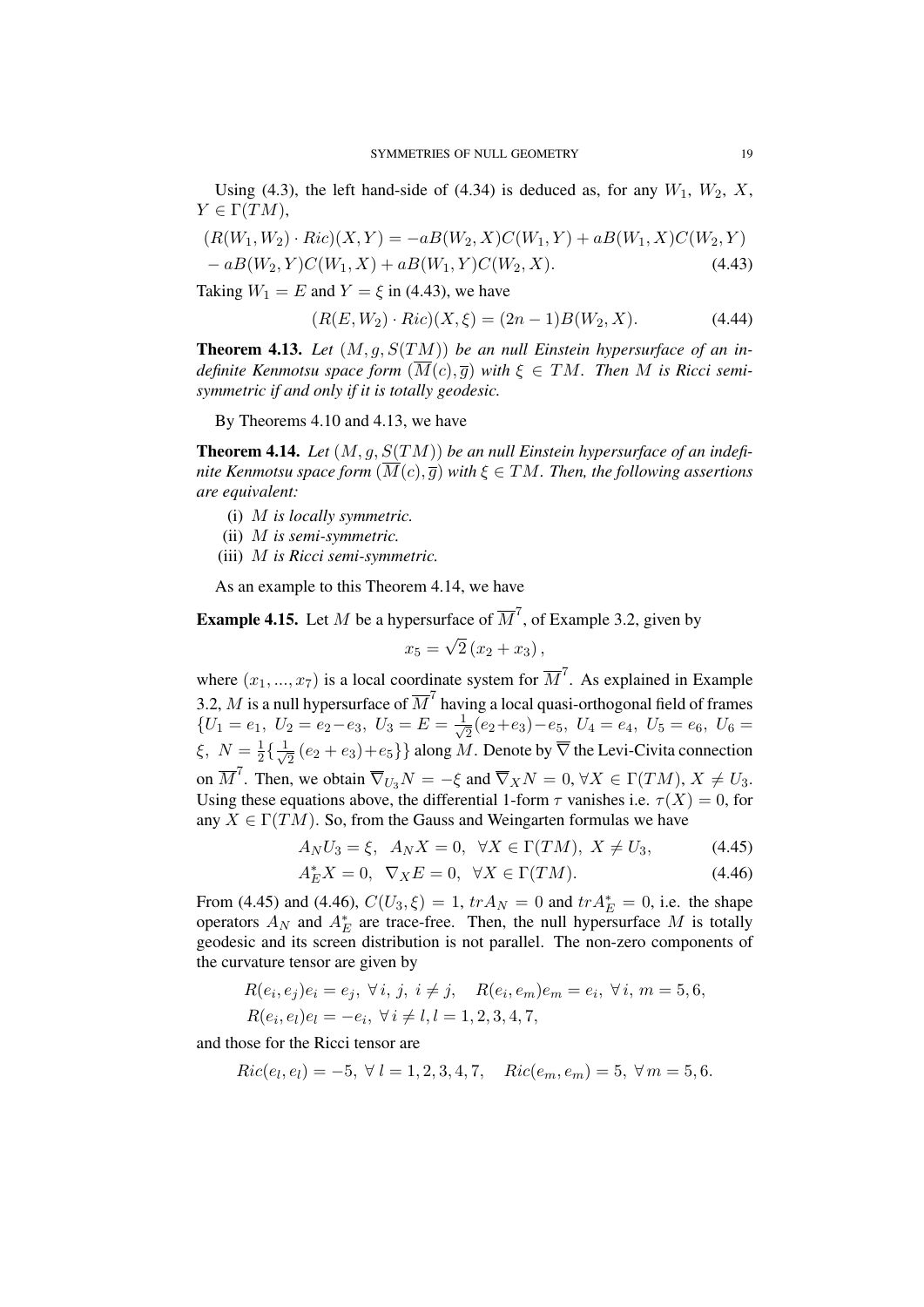Using these relations, it is easy to check that *M* is Einstein with  $a = -5$ , and the components of  $\nabla R$ ,  $R \cdot R$  and  $R \cdot Ric$  vanish, that is,

$$
(\nabla_{e_r} R)(e_p, e_q)e_s = 0, \quad (R(\cdot, \cdot) \cdot R)(e_p, e_q, e_r, e_s) = 0,
$$
  

$$
(R(\cdot, \cdot) \cdot Ric)(e_p, e_q) = 0, \quad \forall p, q, r, s.
$$

This means *M* is locally symmetric, semi-symmetric and Ricci semi-symmetric.

# 5. TOTAL CONTACT UMBILICITY OF NULL HYPERSURFACES IN INDEFINITE KENMOTSU MANIFOLDS

In this section, we deal with the totally contact umbilical null hypersurface *M* of an indefinite Kenmotsu space form  $\overline{M}(c)$  by introducing a new concept. First of all, a submanifold *M* is said to be a totally umbilical null hypersurface of a semi-Riemannian manifold  $\overline{M}$  if its local second fundamental form *B* satisfies

$$
B(X,Y) = \rho g(X,Y), \quad \forall X, \ Y \in \Gamma(TM) \tag{5.1}
$$

where  $\rho$  is a smooth function on  $\mathcal{U} \subset M$ . If we assume that M is a totally umbilical null hypersurface of an indefinite Kenmotsu manifold  $\overline{M}$  with  $\xi \in TM$ , using (3.6), we have  $0 = B(\xi, \xi) = \rho$ . Hence *M* is totally geodesic. Therefore we have

Proposition 5.1. *Let* (*M, g, S*(*TM*)) *be a null hypersurface of an indefinite Kenmotsu manifold*  $(\overline{M}, \overline{q})$  *with*  $\xi \in TM$ *. If M is totally umbilical, then M is totally geodesic.*

It follows from the Proposition 5.1 that a Kenmotsu  $\overline{M}(c)$  does not admit any non-totally geodesic, totally umbilical null hypersurface. From this point of view, Bejancu [1] considered the concept of totally contact umbilical semi-invariant submanifolds. The notion of totally contact umbilical submanifolds was first defined by Kon [15]. We follow Bejancu [1] definition of totally contact umbilical submanifolds and state the following definition for totally null hypersurfaces.

A submanifold *M* is said to be totally contact umbilical if its second fundamental form  $h = B \otimes N$  satisfies ([1], [19])

$$
h(X,Y) = \{g(X,Y) - \eta(X)\eta(Y)\}H + \eta(X)h(Y,\xi) + \eta(Y)h(X,\xi), \quad (5.2)
$$

for any *X*,  $Y \in \Gamma(TM)$ , where *H* is a normal vector field to *M*, that is,  $H = \lambda N$ ,  $\lambda$  is a smooth function on  $\mathcal{U} \subset M$ . Using (3.6), it is easy to check that a totally contact umbilical null hypersurface of an indefinite Kenmotsu manifold is *η-totally umbilical*.

Using the projection morphism  $\hat{P}$ , we have the following identity,

$$
B(X, PY) = B(X, PY),\tag{5.3}
$$

for any  $X, Y \in \Gamma(TM)$ .

The relation (5.2) is now equivalent to

$$
A_E^* X = \lambda \tilde{P} X, \quad \forall X \in \Gamma(TM|\mathcal{U}). \tag{5.4}
$$

If the function  $\lambda$  is nowhere vanishing on M, then the latter is said to be proper totally contact umbilical. It is easy to check that this is an intrinsic notion that is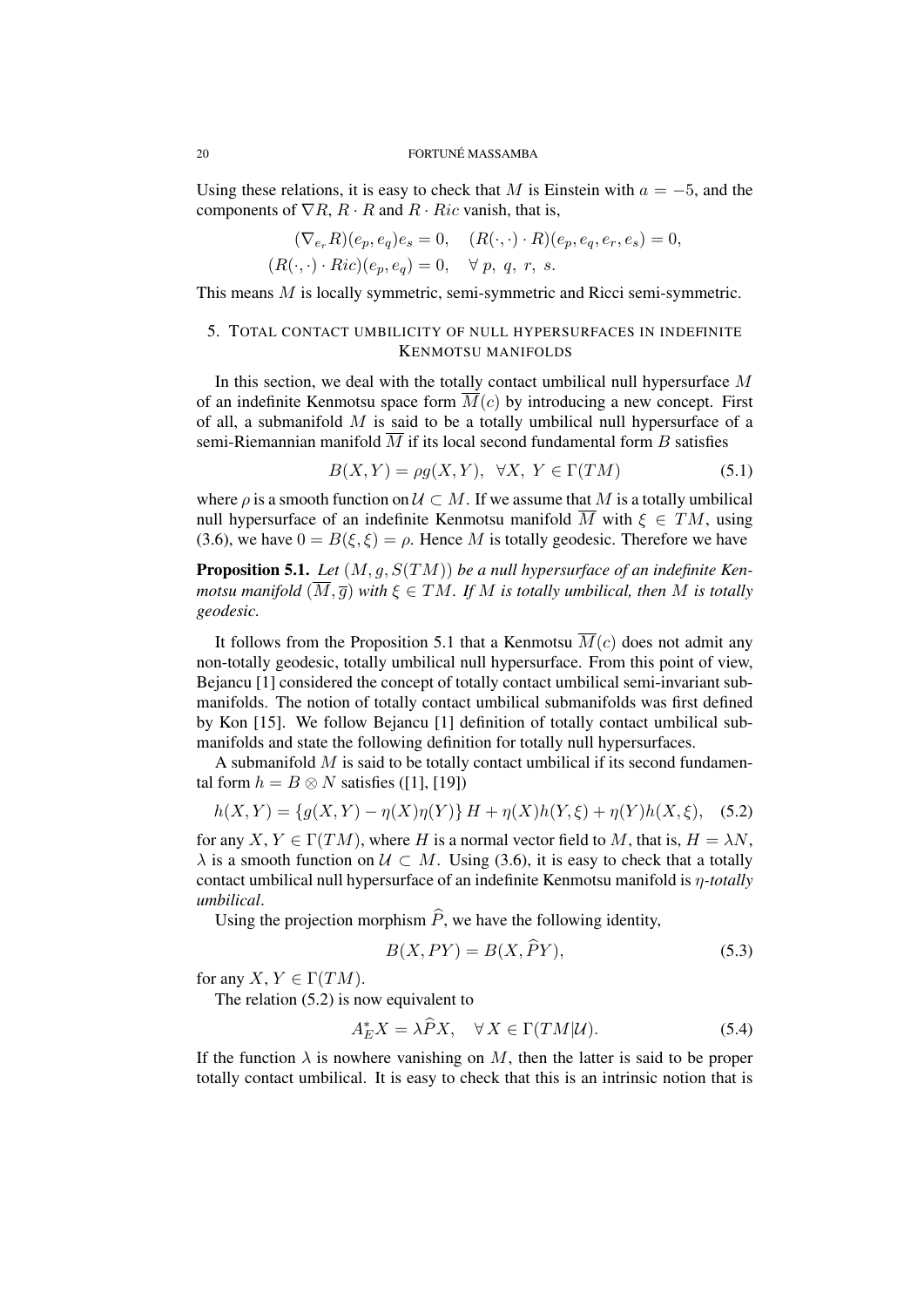independent, on  $U$ , of the choice of a screen distribution,  $E$ , and hence  $N$  as in Theorem 2.2.

Note that totally contact umbilicity is the nearest situation from being totally geodesic ( $\lambda$  is identically zero). The null hypersurface M is totally umbilical in the direction of  $\hat{D}$ . Then, taking into account (5.3), the relation (5.4) may be rewritten for a given *E* in  $TM^{\perp}$  as

$$
\overline{g}(\overline{\nabla}_X \widehat{P} Y, E) = \varphi(E) g(X, \widehat{P} Y), \tag{5.5}
$$

with  $\varphi$  a 1-form on  $TM^{\perp}$  which coincides with the function  $\lambda$  of normal vector  $H = \lambda N$  in (5.2), that is,  $\varphi(E) = \lambda$  on *M*. Therefore, the map

$$
(X,Y)\longmapsto\overline{g}(\overline{\nabla}_X E,\widehat{P}Y)=-\varphi(E)g(X,\widehat{P}Y),\qquad(5.6)
$$

is a bilinear symmetric form on *TM*. Since  $\overline{g}(\overline{\nabla}_X E, \widehat{P}Y) = \overline{g}(\overline{\nabla}_X E, Y)$  and  $q(X, \widehat{P}Y) = q(X, Y) - \eta(X)\eta(Y)$ , the map (5.6) redefined as

$$
(X,Y)\longmapsto\overline{g}(\overline{\nabla}_X E,Y)=-\varphi(E)\{g(X,Y)-\eta(X)\eta(Y)\}.\tag{5.7}
$$

Lemma 5.2. *Let* (*M, g, S*(*TM*)) *be a null hypersurface of an indefinite Kenmotsu space form*  $(\overline{M}(c), \overline{g})$  *with*  $\xi \in TM$ *. Then, M is totally contact umbilical if and only if*  $TM^{\perp}$  *is an*  $\eta$ *-conformal Killing distribution, that is, there exists a* 1*-form*  $\varphi$  $\overline{C}$  *on*  $\overline{TM}$ <sup>⊥</sup> *such that, for any section*  $E$  *of*  $TM$ <sup>⊥</sup>*,* 

$$
L_E g = -2\varphi(E)\{g - \eta \otimes \eta\}.
$$
\n(5.8)

*Proof.* The proof follows from the relation  $(L_{E}q)(X, Y) = -2B(X, Y)$ , for any  $X, Y \in \Gamma(TM)$ , obtained by using (2.16).

In a (pseudo-) Riemannian setting, manifolds *M* with conformal structure [*g*] and torsion-free connection *D*, such that parallel translation induces conformal transformations, are called Weyl manifolds. If *D* is locally the Levi-Civita connection of a compatible metric in  $[q]$ , the structure is said to be closed, and the *D*-compatible metric is locally Einstein [12].

A conformal change of the metric leads to a metric which is no more compatible with the almost contact structure. This can be corrected by a convenient change of the structure vector field  $\xi$  and the 1-form  $\eta$ , which implies rather strong restrictions. Therefore, in case there is an integral manifold, of an integrable distribution of *M*, which has an indefinite Kenmotsu structure, we may consider a change of the form

$$
\phi' = \phi, \quad \xi' = e^{\rho} \xi, \quad \eta' = e^{-\rho} \eta, \quad g' = e^{-2\rho} g,
$$
\n(5.9)

where  $\rho$  is a differential function on considered integral manifold, to preserve the relations given by the Kenmotsu structure. To support this statement, we have the following example of integral manifolds. Suppose the distribution  $D_0 \perp \langle \xi \rangle$ is integrable. Let  $M_0$  be a leaf of  $D_0 \perp \langle \xi \rangle$ , then for any  $p \in M_0$ , we have  $T_pM_0 = (D_0 \perp \langle \xi \rangle)_p$  and dim  $M_0 = 2n - 3$ . If  $X_0 = X'_0 + \eta(X_0)\xi \in \Gamma(TM_0)$ ,  $\phi X_0 = \phi R X_0' = \phi X_0' = \phi X_0$ , where  $R : \Gamma(TM) \longrightarrow \Gamma(D \perp \langle \xi \rangle)$  being the projection morphism and  $D = TM^{\perp} \perp \phi(TM^{\perp}) \perp D_0 \perp \langle \xi \rangle$ . We put  $\phi = \phi|_{D_0 ⊥ \langle ξ \rangle}$  and  $\hat{\eta} = \eta|_{D_0 ⊥ \langle ξ \rangle}$ , so  $\phi^*$  defines an  $(1, 1)$ -type tensor field on  $M_0$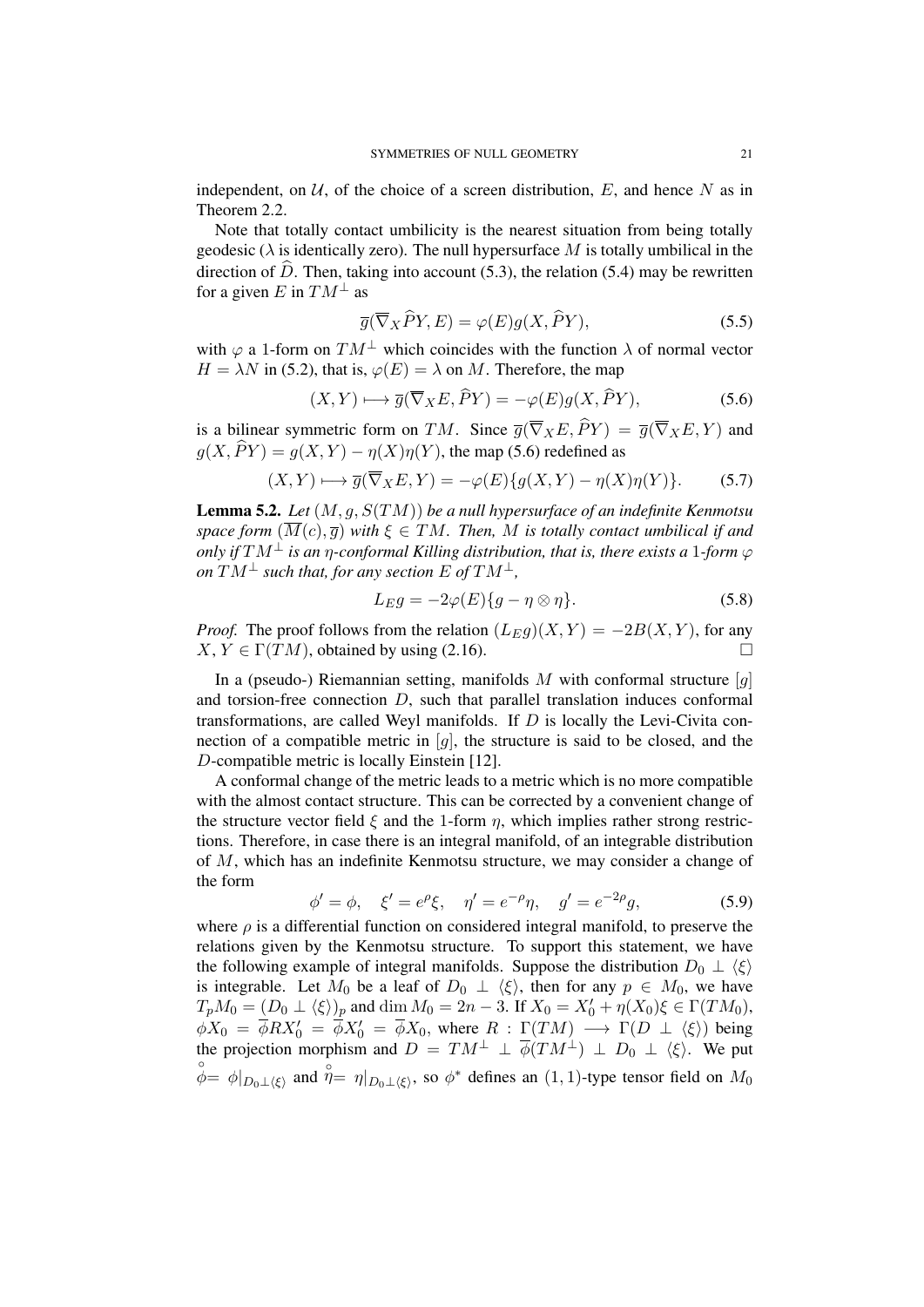#### 22 FORTUNE MASSAMBA ´

because  $\overline{\phi}(D \perp \langle \xi \rangle) \subset D$ . Now we consider  $(M_0, \phi_0, \xi, \eta_0, g)$  and check that this is an indefinite Kenmotsu structure. We know that  $\phi^2 X = -X + \eta(X)\xi +$  $u(X)U$ , for any  $X \in \Gamma(TM)$ , and that  $u(X) = 0$  for any  $X \in \Gamma(D)$ , so we deduce  $(\phi)^2 X_0 = -X_0 + \eta(X_0)\xi$ , for any  $X_0 \in \Gamma(TM_0)$ . Then  $\hat{\eta}(\xi) = 1$ and  $(\phi_0, \xi, \eta_0)$  is an almost contact structure. Now, we prove the compatibility between the  $(\phi_0, \xi, \eta_0)$ -structure and the metric *g* on  $M^*$ . By relation (3.5), for any  $X_0, Y_0 \in \Gamma(TM_0)$ , we have  $g(\stackrel{\circ}{\phi} X_0, \stackrel{\circ}{\phi} Y_0) = g(X_0, Y_0) - \eta(X_0)\eta(Y_0)$ . Let  $\bigcirc$  be a linear connection on the bundle  $D_0 \perp \langle \xi \rangle$ . For any  $X \in \Gamma(TM)$ ,  $Y_0 \in \Gamma(D_0 \perp \langle \xi \rangle)$ , we have

$$
\nabla_X Y_0 = \stackrel{\circ}{\nabla} X Y_0 + \stackrel{\circ}{h} (X, Y_0), \tag{5.10}
$$

 $\forall$  where  $\stackrel{\circ}{h}: \Gamma(TM) \times \Gamma(D_0 \perp \langle \xi \rangle) \longrightarrow \Gamma(\{\overline{\phi}(TM^{\perp}) \oplus \overline{\phi}(N(TM))\} \perp TM^{\perp})$ is  $\mathcal{F}(M)$ -bilinear. Let  $\mathcal{U} \subset M$  be a coordinate neighborhood as fixed in Theorem 2.2. Then, for any  $X_0, Y_0 \in \Gamma(D_0 \perp \langle \xi \rangle)$ 

$$
\nabla_{X_0} Y_0 = \stackrel{\circ}{\nabla}_{X_0} Y_0 + C(X_0, \phi Y_0) V + B(X_0, \phi Y_0) U + C(X_0, Y_0) E, \quad (5.11)
$$

and the local expression of  $\hat{h}$  is  $\hat{h}$  ( $X_0, Y_0$ ) =  $C(X_0, \phi Y_0)V + B(X_0, \phi Y_0)U +$  $C(X_0, Y_0)E$ . Since  $D_0 \perp \langle \xi \rangle$  is integrable,  $\hat{h}$  is symmetric, that is  $C(X_0, \phi Y_0) =$ *C*(*Y*<sub>0</sub>*,*  $\phi$ *X*<sub>0</sub>), *B*(*X*<sub>0</sub>*,*  $\phi$ *Y*<sub>0</sub>) = *B*(*Y*<sub>0</sub>*,*  $\phi$ *X*<sub>0</sub>) and *C*(*X*<sub>0</sub>*, Y*<sub>0</sub>) = *C*(*Y*<sub>0</sub>*, X*<sub>0</sub>). The Levi-Civita conncection  $\overline{\nabla}$  on  $\overline{M}$  and the induced connection  $\overline{\nabla}$  are related as

$$
\overline{\nabla}_{X_0} Y_0 = \stackrel{\circ}{\nabla}_{X_0} Y_0 + B(X_0, Y_0) N + \stackrel{\circ}{h} (X_0, Y_0).
$$
 (5.12)

It easy to check that  $\hat{\nabla}_{X_0} Y_0 \in \Gamma(D_0 \perp \langle \xi \rangle)$ , for any  $X_0, Y_0 \in \Gamma(D_0 \perp \langle \xi \rangle)$ , that is, the distribution  $D_0 \perp \langle \xi \rangle$  defines a totally geodesic foliation. Hence  $M_0$  is a totally geodesic leaf in both  $M$  and  $\overline{M}$ . Moreover,  $\hat{\nabla}$  is the Levi-Civita connection on *M*<sub>0</sub>. In fact, using (5.10) and (5.12), and since  $D_0 \perp \langle \xi \rangle \subset S(TM)$ , for any  $X_0, Y_0, Z_0 \in \Gamma(D_0 \perp \langle \xi \rangle)$ , we have

$$
(\overset{\circ}{\nabla}X_0 \ g)(Y_0, Z_0) = (\nabla_{X_0}g)(Y_0, Z_0) = 0, \tag{5.13}
$$

$$
(\overset{\circ}{\nabla}X_0\overset{\circ}{\phi})Y_0=g(\overset{\circ}{\phi}X_0,Y_0)\xi-\overset{\circ}{\eta}(Y_0)\overset{\circ}{\phi}X_0.
$$
 (5.14)

Therefore,  $(M_0, \phi_0, \xi, \eta_0, g)$  has an indefinite Kenmotsu structure.

Note that being null is invariant under conformal change of the metric. In this respect we define the following.

A connection *∇* on a null hypersurface (*M, g*) is said to be *η*-*conformal* if the covariant derivative of *q* is proportional to  $q - \eta \otimes \eta$ , that is, there exists a differential 1-form *β* such that the following

$$
\nabla g = -\beta \otimes \{g - \eta \otimes \eta\},\tag{5.15}
$$

holds. If in addition, *∇* is torsion-free, it is said to be *Weyl-connection* [12] in the direction of the distribution  $Ker(\eta)$ . But on M, such a connection will be called *η-Weyl connection*.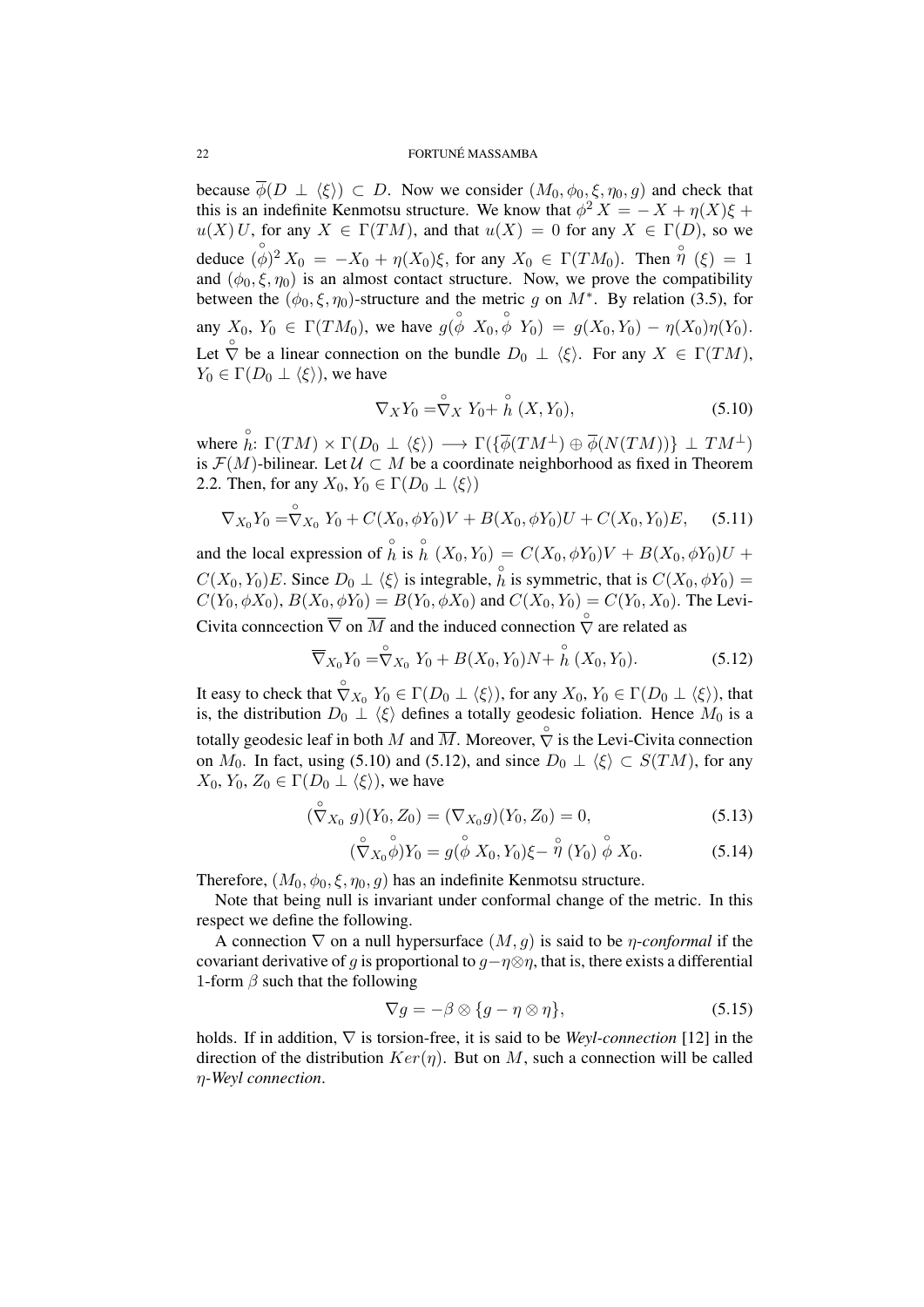Suppose now that  $\nabla$  is an *η*-conformal connection on the null hypersurface  $(M, g)$  of an indefinite Kenmotsu space form  $(\overline{M}, \overline{g})$  with  $\xi \in TM$ . From (5.15), we have

$$
0 = (\nabla_{\xi} g)(X, Y) + \beta(\xi) \{ g(X, Y) - \eta(X)\eta(Y) \}
$$
  
=  $(L_{\xi} g)(X, Y) + (\beta(\xi) - 2) \{ g(X, Y) - \eta(X)\eta(Y) \}.$  (5.16)

This relation leads to  $(L_{\xi}g)(X,Y) = (2 - \beta(\xi))\{g(X,Y) - \eta(X)\eta(Y)\}\$ and using Lemma 3.3, we have  $\beta(\xi) = 0$ . This means that the differential 1-form  $\beta$  vanishes in the direction of the distribution  $\langle \xi \rangle$ .

If we denote by  $X^T$  the component of *X* orthogonal to *ξ*, then, using (2.17) we have for arbitrary vector fields *X*, *Y* , *Z* on *M*,

$$
0 = (\nabla_X g)(Y, Z) + \beta(X)\{g(X - \eta(X)\xi, Y - \eta(Y)\xi)\}
$$
  
=  $B(X^T, Y^T)\theta(Z^T) + B(X^T, Z^T)\theta(Y) + \beta(X^T)g(Y^T, Z^T)$   
=  $(\nabla_{X^T} g)(Y^T, Z^T) + \beta(X^T)g(Y^T, Z^T).$ 

That is, the relation (5.15) is equivalent to

$$
(\nabla_X \tau g)(Y^T, Z^T) = -\beta(X^T)g(Y^T, Z^T). \tag{5.17}
$$

Assume that the induced connection  $\nabla$  satisfies (5.15) for some smooth 1-form  $\beta$  on *M*. Then, from (2.7) we get

$$
0 = (\nabla_X g)(Y, Z) + \beta(X)\{g(Y, Z) - \eta(Y)\eta(Z)\}
$$
  
=  $B(X, Y)\theta(Z) + B(X, Z)\theta(Y) + \beta(X)\{g(Y, Z) - \eta(Y)\eta(Z)\},$  (5.18)

for any *X*, *Y* and *Z* in  $\Gamma(TM)$ . Taking  $Y = E$  in (5.18), we have  $B(X, Z) = 0$ , for all vector fields X and Z in TM, which is equivalent to saying that  $(M, g)$  is totally geodesic. If *M* is a proper totally contact umbilical null hypersurface, the local fundamental form *B* is nowhere vanishing. Therefore, we have

Theorem 5.3. *Let* (*M, g, S*(*TM*)) *be a null hypersurface of an indefinite Kenmotsu space form*  $(\overline{M}(c), \overline{g})$  *with*  $\xi \in TM$ *. Then, the induced connection is an η-Weyl connection if and only if M is totally geodesic. Moreover, the induced connection on a proper totally contact umbilical null hypersurface is never an η-Weyl connection.*

The Theorem 5.3 shows that the connection associated to a screen distribution on *M* is never a *η*-Weyl connection unless *M* is totally geodesic. Note that, for a totally geodesic null hypersurface  $(M, g)$ , not all metrics in the conformal class of *g* guarantee the geometric condition of geodesibility. Therefore, only an appropriate conformal structure on a given totally geodesic submanifold should be considered.

The Theorem 4.14 can be extended to the one above as follows.

Theorem 5.4. *Let*(*M, g, S*(*TM*)) *be an null Einstein hypersurface of an indefinite Kenmotsu space form*  $(\overline{M}(c), \overline{q})$  *with*  $\xi \in TM$ *. Then, the following assertions are equivalent:*

(i) *M is totally geodesic.*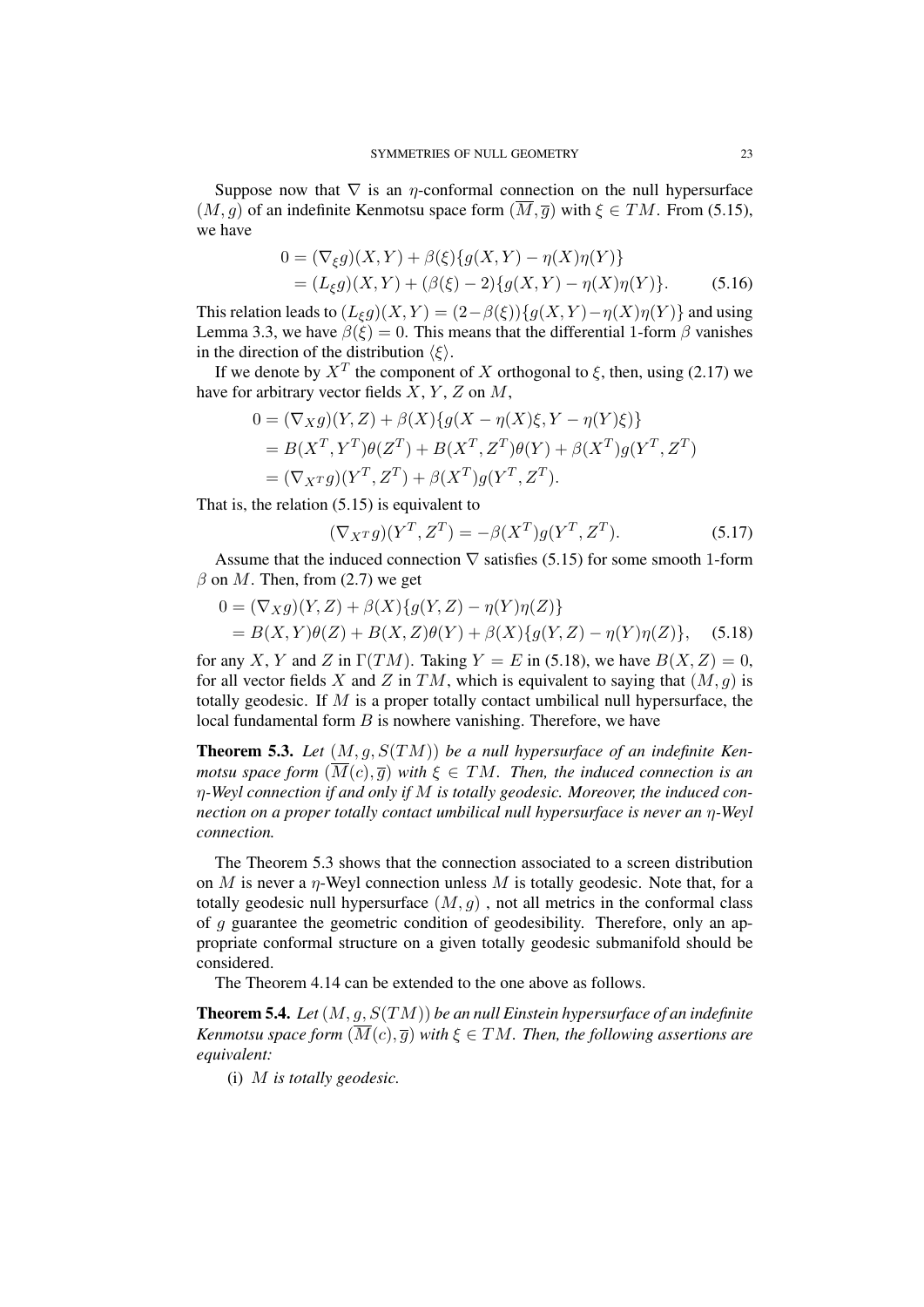#### 24 **FORTUNE MASSAMBA**

- (ii) *M is locally symmetric.*
- (iii) *M is semi-symmetric.*
- (iv) *The induced connection ∇ is torsion-free and η-conformal.*
- (v) *M is Ricci semi-symmetric.*

Now, we shall show that, indeed, there always exists *η*-Weyl connections on a proper totally contact umbilical null hypersurfaces.

Suppose there exists an *η*-Weyl connection  $\nabla$  on  $(M, q)$ , that is,  $\nabla$  is torsionfree and there exists on *M* a smooth 1-form  $\beta$  such that  $\nabla g = -\beta \otimes \{g - \eta \otimes \eta\}.$ Using thus relation and for any *X* and *Y* in *TM*, we obtain

$$
(\nabla_E g)(X, Y) = -\beta(E)\{g(X, Y) - \eta(X)\eta(Y)\},\tag{5.19}
$$

or equivalently, since *∇* is torsion-free,

$$
(L_{E}g)(X,Y) = -\beta(E)\{g(X,Y) - \eta(X)\eta(Y)\} + g(\nabla_{X}E,Y) + g(X,\nabla_{Y}E).
$$
 (5.20)

Since  $\nabla q = -\beta \otimes \{q - \eta \otimes \eta\}$ , for any *X*,  $Y \in \Gamma(TM)$  and  $E \in \Gamma(TM^{\perp})$ ,

$$
0 = -\beta(X)\{g(E, Y) - \eta(E)\eta(Y)\} = (\nabla_X g)(E, Y) = -g(\nabla_X E, Y). \tag{5.21}
$$

Then,  $g(\nabla_X E, Y) = 0, \forall X, Y \in \Gamma(TM)$  and the relation (5.20) becomes  $(L_E g)(X, Y) = -\beta(E)\{g(X, Y) - \eta(X)\eta(Y)\}\$  which from Lemma 5.2 means that *M* is totally contact umbilical with  $\varphi(E) = \frac{1}{2}\beta(E)$ .

Now, assume that (*M, g*) is a proper totally contact umbilical null hypersurface. The 1-form  $\varphi$  in (5.7) is related to the means curvature *H* of *M* as  $H = \lambda N =$  $\varphi(E)N$ . Hence, the 1-form  $\varphi$  is a section of  $(TM^{\perp})^*$  and the latter is canonically isomorphic to  $(T\overline{M}|_M)/TM$ . Since the projection

$$
T\overline{M}|_M \longrightarrow (T\overline{M}|_M)/TM,\tag{5.22}
$$

has contractible fibres, then there exists a section  $\varphi^\sharp$  of  $T\overline{M}|_M$  such that  $\overline{g}(\varphi^\sharp, E) =$  $\varphi(E)$ ,  $\forall E \in \Gamma(TM^{\perp})$ . In fact, the section  $\varphi^{\sharp}$  is the metrical dual vector of  $\varphi$ . We also observe that two sections *ϕ ]* differ by exactly one section of *TM*. Let *β* be the differential 1-form on *M*, locally defined by

$$
\beta(X) = 2\overline{g}(\varphi^{\sharp}, X), \tag{5.23}
$$

and we define *∇<sup>β</sup>* as

$$
\nabla_X^{\beta} Y = \overline{D}_X Y + \sigma_X Y,\tag{5.24}
$$

where  $\sigma$  is the symmetric (1, 2)-tensor field on *M*, locally defined by

$$
\sigma_X Y = \frac{1}{2}\beta(X)\{Y - \eta(Y)\xi\} + \frac{1}{2}\beta(Y)\{X - \eta(X)\xi\} - \{g(X,Y) - \eta(X)\eta(Y)\}\varphi^{\sharp} - 2\varphi(E)\theta(X)\theta(Y)E, \tag{5.25}
$$

and  $\overline{D}$  is the Levi-Civita connection on the ambient manifold  $(\overline{M}, \overline{q})$ . Note that, for any *X*,  $Y \in \Gamma(TM)$ , we have

$$
\overline{g}(\sigma_X Y, E) = -\varphi(E) \{ g(X, Y) - \eta(X)\eta(Y) \}.
$$
\n(5.26)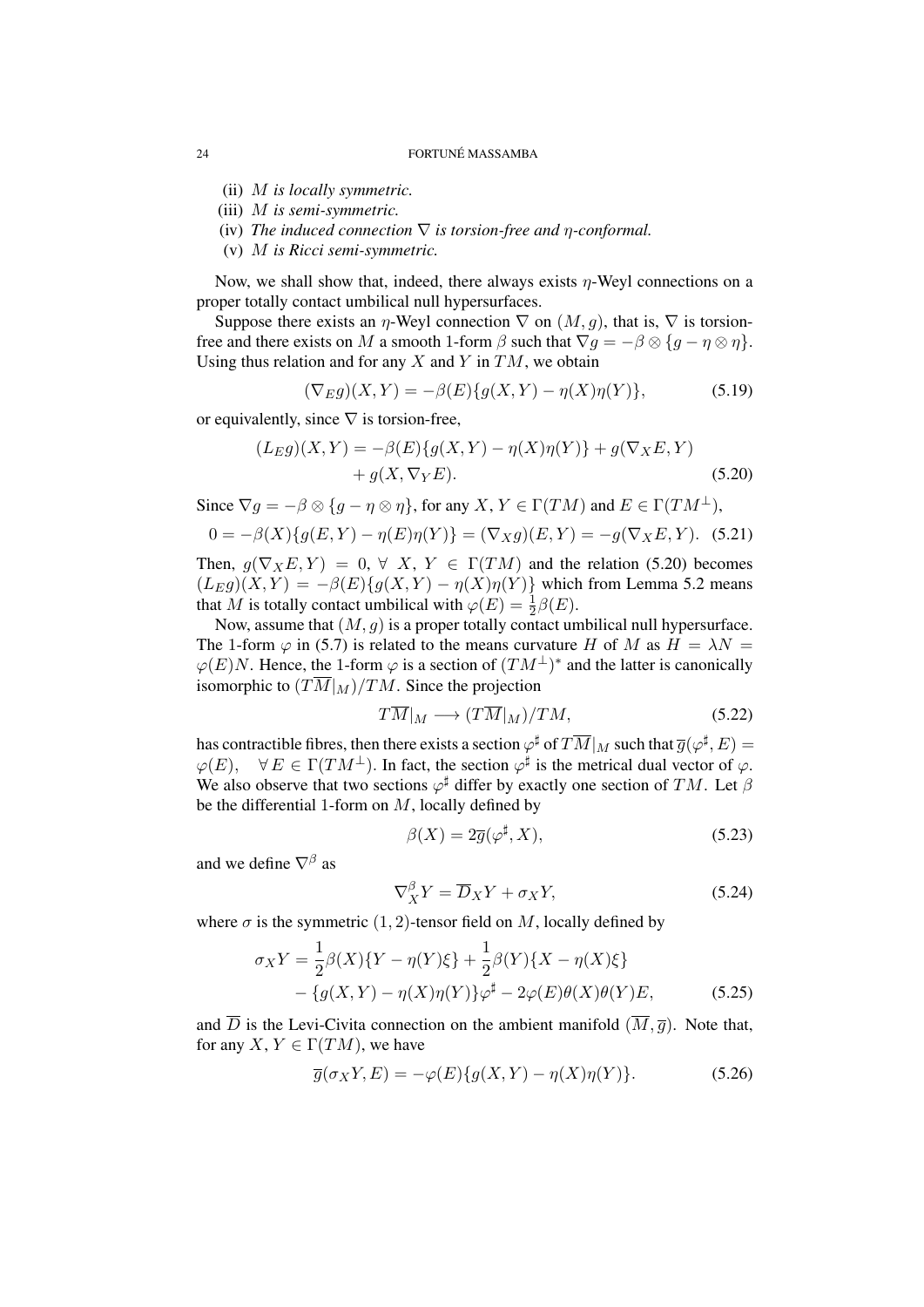Lemma 5.5. *Let* (*M, g, S*(*TM*)) *be a proper totally contact umbilical null hypersurface of an indefinite Kenmotsu space form*  $(\overline{M}(c), \overline{g})$  *with*  $\xi \in TM$ *. Then,*  $\nabla^{\beta}$ *in* (5.24) *is a torsion-free connection on M and for any*  $X, Y \in \Gamma(TM)$ ,

$$
\nabla_X^{\beta} Y \in \Gamma(TM).
$$

*Proof.*  $\nabla^{\beta}$  is clearly a torsion-free connection on *M*. Using the relation (5.7) and for any  $X \in \Gamma(TM)$ , we have

$$
\overline{g}(\nabla_X^{\beta} Y, E) = \overline{g}(\overline{D}_X Y, E) + \overline{g}(\sigma_X Y, E) = \varphi(E) \{ g(X, Y) - \eta(X)\eta(Y) \} - \varphi(E) \{ g(X, Y) - \eta(X)\eta(Y) \} = 0,
$$

which completes the proof.  $\Box$ 

Finally, we show that *∇<sup>β</sup>* is *η*-conformal. Using Lemma 5.5 and (5.24), and let *X*, *Y* and *Z* be tangent vector fields to *M*. We have

$$
(\nabla_X^{\beta} g)(Y, Z) = X(g(Y, Z)) - g(\nabla_X^{\beta} Y, Z) - g(Y, \nabla_X^{\beta} Z)
$$
  
\n
$$
= \overline{g}(\overline{D}_X Y, Z) + \overline{g}(Y, \overline{D}_X Z) - \overline{g}(\overline{D}_X Y, Z)
$$
  
\n
$$
- \overline{g}(\sigma_X Y, Z) - \overline{g}(Y, \overline{D}_X Z) - \overline{g}(Y, \sigma_X Z)
$$
  
\n
$$
= -\overline{g}(\sigma_X Y, Z) - \overline{g}(Y, \sigma_X Z). \tag{5.27}
$$

From (5.25), we have

$$
\overline{g}(\sigma_X Y, Z) = \frac{1}{2}\beta(X)\{g(Y, Z) - \eta(Y)\eta(Z)\} + \frac{1}{2}\beta(Y)\{g(X, Z) - \eta(X)\eta(Z)\} - \overline{g}(\varphi^{\sharp}, Z)\{g(X, Y) - \eta(X)\eta(Y)\},
$$
\n(5.28)

and

$$
\overline{g}(Y,\sigma_X Z) = \frac{1}{2}\beta(X)\{g(Y,Z) - \eta(Y)\eta(Z)\} + \frac{1}{2}\beta(Z)\{g(X,Y) - \eta(X)\eta(Y)\} - \overline{g}(\varphi^{\sharp}, Y)\{g(X,Z) - \eta(X)\eta(Z)\}.
$$
\n(5.29)

Putting these relations together into (5.27), one obtains

$$
(\nabla_X^{\beta} g)(Y, Z) = -\beta(X)\{g(Y, Z) - \eta(Y)\eta(Z)\} + \{\overline{g}(\varphi^{\sharp}, Y) - \frac{1}{2}\beta(Y)\}\{g(X, Z) - \eta(X)\eta(Z)\} + \{\overline{g}(\varphi^{\sharp}, Z) - \frac{1}{2}\beta(Z)\}\{g(X, Y) - \eta(X)\eta(Y)\}.
$$
(5.30)

By (5.23), the last two terms in (5.27) are zero. Therefore

$$
(\nabla_X^{\beta} g)(Y, Z) = -\beta(X)\{g(Y, Z) - \eta(Y)\eta(Z)\},
$$
\n(5.31)

for any tangent vector fields *X*, *Y* and *Z* in *M*. We have

Theorem 5.6. *Let* (*M, g, S*(*TM*)) *be a null hypersurface of an indefinite Kenmotsu space form*  $(\overline{M}(c), \overline{g})$  *with*  $\xi \in TM$ *. For M to be proper totally contact umbilical, it is necessary and sufficient that it admits an η-Weyl connection.*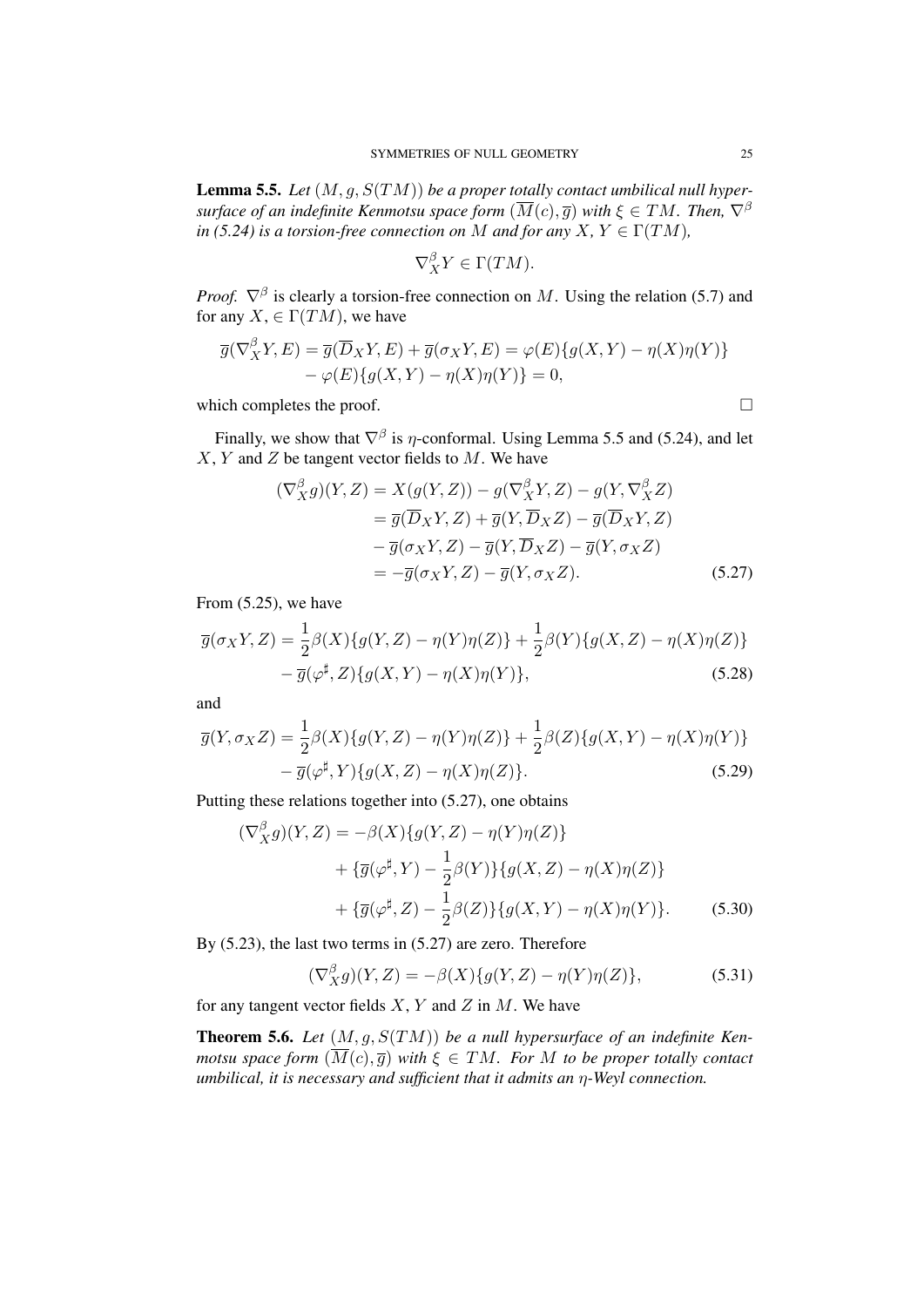#### 26 **FORTUNE MASSAMBA**

Let  $K$  be a  $(0, 3)$ -tensor, locally defined by

$$
K(X, Y, Z) := (\nabla_{X} T g)(Y^T, Z^T) + \beta(X^T)g(Y^T, Z^T). \tag{5.32}
$$

Here  $K(X, Y, Z) = K(X^T, Y^T, Z^T)$ . We replace *g* and the 1-form  $\beta$  by

$$
(g', \beta') = (e^{-2\rho}g, \beta + 2d\rho).
$$
 (5.33)

We call the replacement a *conformal gauge change*. Under the conformal gauge change, we have

$$
K'(X,Y,Z) = (\nabla_{X}Tg')(Y^T, Z^T) + \beta'(X^T)g'(Y^T, Z^T)
$$
  
=  $e^{-2\rho}\{(\nabla_{X}Tg)(Y^T, Z^T) + \beta(X^T)g(Y^T, Z^T)\}$   
=  $e^{-2\rho}K(X,Y,Z).$  (5.34)

This formula implies that the tensor *K* is not a conformal gauge invariant. Then, the definition of *η*-Weyl connection (i.e.  $K \equiv 0$ ) is invariant under conformal gauge change (5.33).

If the  $(0, 3)$ -tensor *K* satisfies, for any *X*, *Y*, *Z*  $\in \Gamma(TM)$ ,

$$
K(X, Y, Z) = K(Y, X, Z),
$$
\n(5.35)

then the connection  $\nabla$  is said to be *η*-semi-conformal.

Suppose the induced connection  $\nabla$  on the null hypersurface *M* is *η*-semi-conformal. Then, *K* is symmetric for all variables and the definition of  $\eta$ -semi-conformal is invariant under conformal gauge change (5.33). If the 1-form *β* vanishes, the induced connection *∇* will be called *statistical connection* (see [26] for details). This connection appears in, for instance, all totally umbilical, parallel, totally geodesic null hypersurfaces of indefinite Kenmotsu manifolds.

Theorem 5.7. *Let* (*M, g*) *be a null hypersurface of an indefinite Kenmotsu space form*  $\overline{M}(c)$  *with*  $\xi \in TM$ *. If the induced connection*  $\nabla$  *on M is an η-semiconformal connection, then M is totally contact umbilical.*

*Proof.* Suppose that the induced connection is an *η*-semi-conformal connection. Then, for any *X*, *Y* and *Z* tangent vector fields to *M*, we have

$$
(\nabla_X g)(Y,Z) + \beta(X)g(Y,\overline{P}Z) = (\nabla_Y g)(X,Z) + \beta(Y)g(X,\overline{P}Z).
$$

This relation leads, by using (2.17), to

$$
B(X,Z)\theta(Y) + \beta(X)\{g(Y,Z) - \eta(Y)\eta(Z)\}
$$
  
= 
$$
B(Y,Z)\theta(X) + \beta(Y)\{g(X,Z) - \eta(X)\eta(Z)\}.
$$

Taking  $Y = E$  in this, one obtains  $B(X, Z) = \beta(E)\{g(X, Z) - \eta(X)\eta(Z)\}\$ , that is, *M* is totally contact umbilical and this completes the proof.

By Theorems 5.6 we note that a null hypersurface of an indefinite Kenmotsu space form, tangent to the structure vector field *ξ* and endowed with an *η*-semiconformal structure admits an *η*-Weyl connection.

Now taking into account all studied aspects, we remark that if the section  $\varphi^{\sharp}$  ∈  $T\overline{M}|_M$  is tangent to *M*, then  $\varphi(E)$  is identically zero and the null hypersurface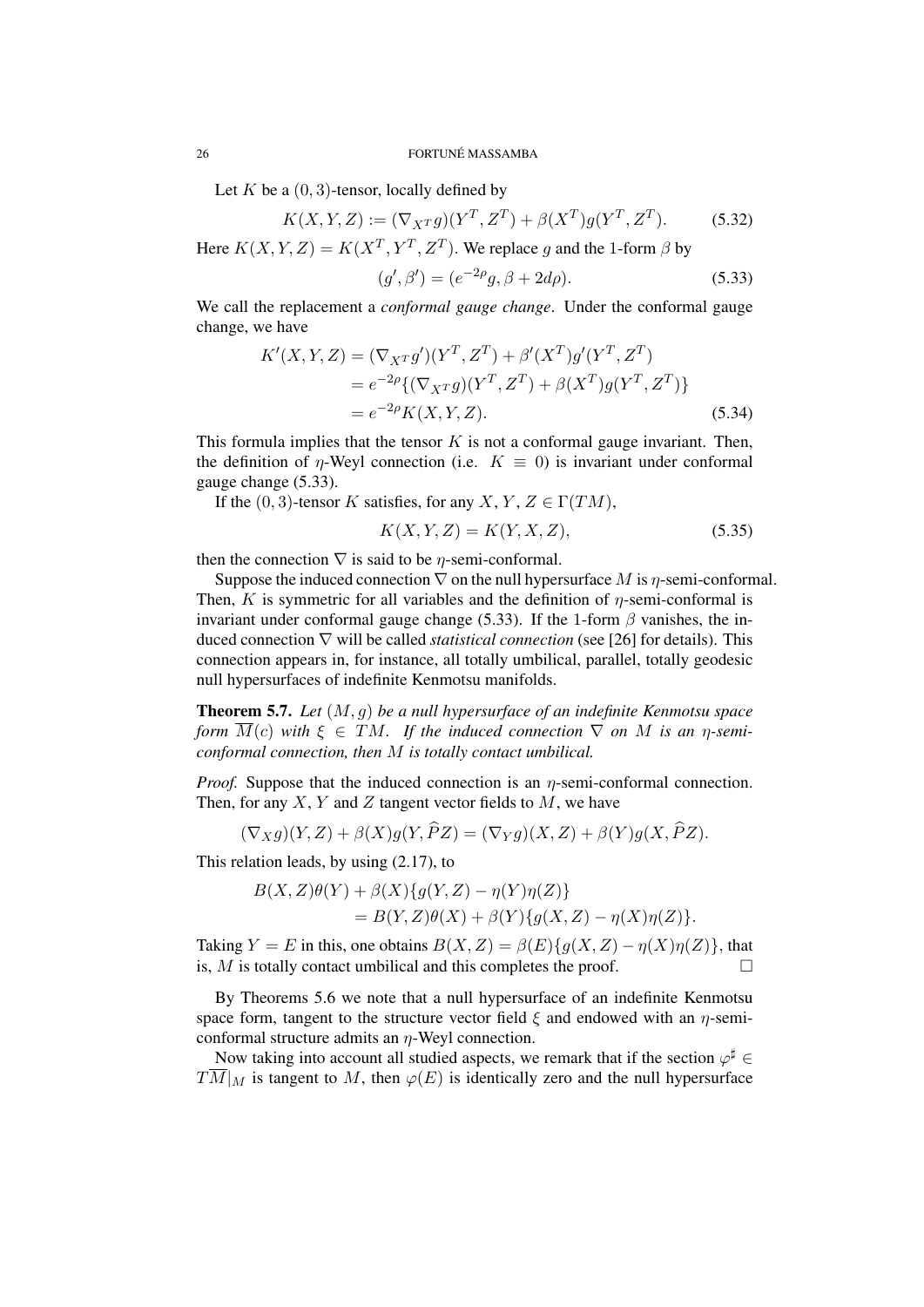*M* becomes totally geodesic. Otherwise,  $\varphi^{\sharp}$  is nowhere tangent to *M* and consequently,  $\varphi(E)$  is everywhere zero and *M* is proper totally contact umbilical.

In [25], the author showed that screen conformal null hypersurfaces *M* of indefinite Kenmotsu space forms  $\overline{M}(c)$  with  $\xi \in TM$  are proper totally contact umbilical as well as the leaves of its screen distributions. This result guarantees the existence of proper totally contact umbilical in null hypersurfaces of indefinite Kenmotsu space forms, tangent to the structure vector field *ξ*.

It is well known that the second fundamental form and the shape operator of a non-degenerate hypersurface (in general, submanifold) are related by means of the metric tensor field. Contrary to this, we see from  $(2.10)-(2.16)$  that in the case of null hypersurfaces, there are interrelations between these geometric objects and those of its screen distributions. So, the geometry of null hypersurfaces depends on the vector bundles  $S(TM)$ ,  $S(TM^{\perp})$  and  $N(TM)$ . In this case, it is known that the local second fundamental form of  $M$  on  $U$  is independent of the choice of the above vector bundles. This means that all results of this paper which depend only on *B* are stable with respect to any change of those vector bundles.

Denote by  $\omega$  is the dual 1-form of  $W = \sum_{i=1}^{2n-1} \mathbf{f}_i W_i$ , characteristic vector field of the screen change, with respect to the induced metric *g* of *M*, that is  $\omega(X)$  =  $g(X, W)$ ,  $\forall X \in \Gamma(TM)$ . Using (3.14), it is easy to check that  $\theta'(X) = \theta(X) + \theta(X)$  $ω(X)$ , for any *X*, *Y* ∈ Γ(*TM*). The relationship between the symmetric (1, 2)tensor fields  $\sigma$  and  $\sigma'$  of the screen distribution  $S(TM)$  and  $S(TM)'$ , respectively, is given by

$$
\sigma'_X Y = \sigma_X Y - \beta(E)\{\theta(X)\omega(Y) + \theta(Y)\omega(X) + \omega(X)\omega(Y)\}.
$$
 (5.36)

The symmetric (1, 2)-tensor field  $\sigma$  is independent of the screen distribution  $S(TM)$ if and only if  $\omega$  vanishes identically on  $M$ .

## ACKNOWLEDGMENTS

The author wishes to thank the Max Planck Institute for Mathematics in the Sciences at Leipzig (Germany) for its support and hospitality.

#### **REFERENCES**

- [1] A. Bejancu, Umbilical Semi-invariant submanifolds of a Sasakian manifold, Tensor N. S. 37 (1982), 203-213.
- [2] D. E. Blair, Riemannian geometry of contact and symplectic manifolds, Progress in Mathematics 203. Birkhauser Boston, Inc., Boston, MA 2002.
- [3] A. Bejancu and K. L. Duggal, Lightlike submanifolds of semi-Riemannian manifolds and applications, Mathematics and Its Applications. Kluwer Publishers, 1996.
- [4] M. Dajczer et al., Submanifolds and isometric immersions. Mathematics lecture series 13. Publish or Perish, Inc., Houston, Texas, 1990.
- [5] F. Defever, Ricci semi-symmetric hypersurfaces, Balkan J. of Geometry and Its Appl. 5, 1 (2000), 81-91.
- [6] F. Defever, R. Descz, D. Z. Senturk, L. Verstraelen and S.Yaprak, On problem of P. J. Ryan, Kyngpook Math. J. 37 (1997), 371-376.
- [7] F. Defever, R. Descz, D. Z. Senturk, L. Verstraelen and S. Yaprak, P. J. Ryan's problem in semi-Riemannian space forms, Glasgow Math. J. 41 (1999), 271-281.